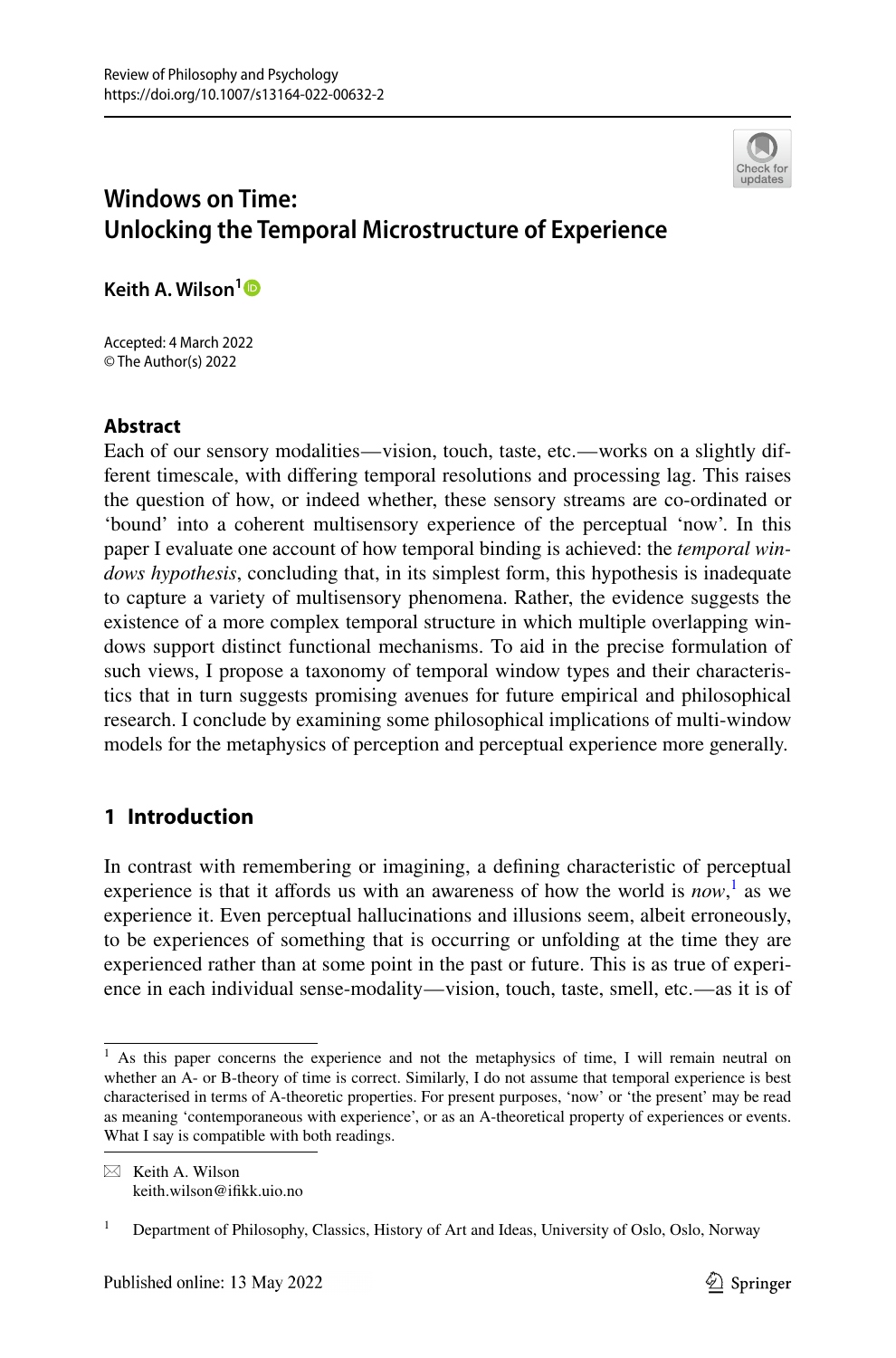perception as a whole. $2$  Nevertheless, each modality detects and processes stimuli on a slightly diferent timescale and is subject to difering delays in transmission, transduction, communication and processing. Sounds, for example, take longer to reach the ears than light does to reach the eyes. Conversely, auditory processing is typically faster than visual processing (Vroomen and Keetels [2010:](#page-21-0) 871) and has a higher temporal resolution. The conduction of nerve impulses from tactile stimuli, on the other hand, is much slower, with the amount of time these take to travel throughout the body varying in proportion to distance (ibid.). This creates a prima facie difculty in explaining how, despite these variations across the senses, we seem to experience a unifed and coherent perceptual 'now'. Indeed, as yet there is no consensus as to precisely how the brain solves this temporal binding problem [\(§2](#page-2-0)), or whether stimuli from diferent sensory modalities are in fact unifed or 'bound' together as occurring simultaneously.[3](#page-1-1)

One mechanism that has been proposed in response to this problem is that perceptual processing is divided into a series of discrete 'temporal windows', each lasting a short, but measurable period of objective time—typically between 30 and 60 ms. These minimal processing units, or "functional moments" (Pöppel [1970](#page-21-1)), are claimed to co-ordinate and structure the processing of sensory information irrespective of the originating modality. On the simplest version of this view, stimuli that fall within the same temporal window are experienced as occurring simultaneously, while stimuli that fall within successive windows are experienced as occurring before or after one another, depending on the order of the relevant temporal windows. The view thus proposes that (a) our conscious experience of simultaneity and temporal order across multiple sense-modalities can be explained in terms of (b) the temporal structure of perceptual processing in the brain. Specifcally, it takes this processing to be segmented into discrete and successive intervals of objective time.

In this paper I evaluate two of the main sources of evidence for the temporal windows hypothesis, namely *periodicity in reaction times* [\(§3](#page-5-0)) and *inter-sensory binding* ([§4\)](#page-8-0). I argue that in each case, though the existence of such effects is suggestive, it does not establish the version of the hypothesis that its original proponents (e.g. Pöppel [1970](#page-21-1), [1997,](#page-21-2) [2009](#page-21-3)) favour. Indeed, the evidence is compatible with the existence of many such windows, each difering in its temporal properties and functional role. While this is not in itself a novel view,<sup>[4](#page-1-2)</sup> it suggests a need for greater precision in defning and describing various types of temporal windows. To this end, I propose a partial taxonomy of temporal window types and their characteristics which facilitates a fuller description of their nature and interrelations  $(\S 5)$ . Finally, I evaluate some of the philosophical implications of the kind of multi-window models of perceptual processing that better accommodate the available empirical evidence  $(\S6)$ . This in turn suggests fruitful avenues for future empirical and philosophical work

<span id="page-1-0"></span><sup>&</sup>lt;sup>2</sup> On the individuation of sensory modalities, see Wilson ([2021\)](#page-21-5).

<span id="page-1-1"></span> $3$  For proposals, see Montemayor [\(2013](#page-20-0)) and Montemayor and Wittmann ([2014\)](#page-20-1). For scepticism about the need for widespread temporal binding, see Callender [\(2017](#page-20-2)).

<span id="page-1-2"></span> $4\,$  See, for example, Pöppel [\(1997](#page-21-2)), Montemayor [\(2013](#page-20-0)), Wiese ([2017\)](#page-21-4).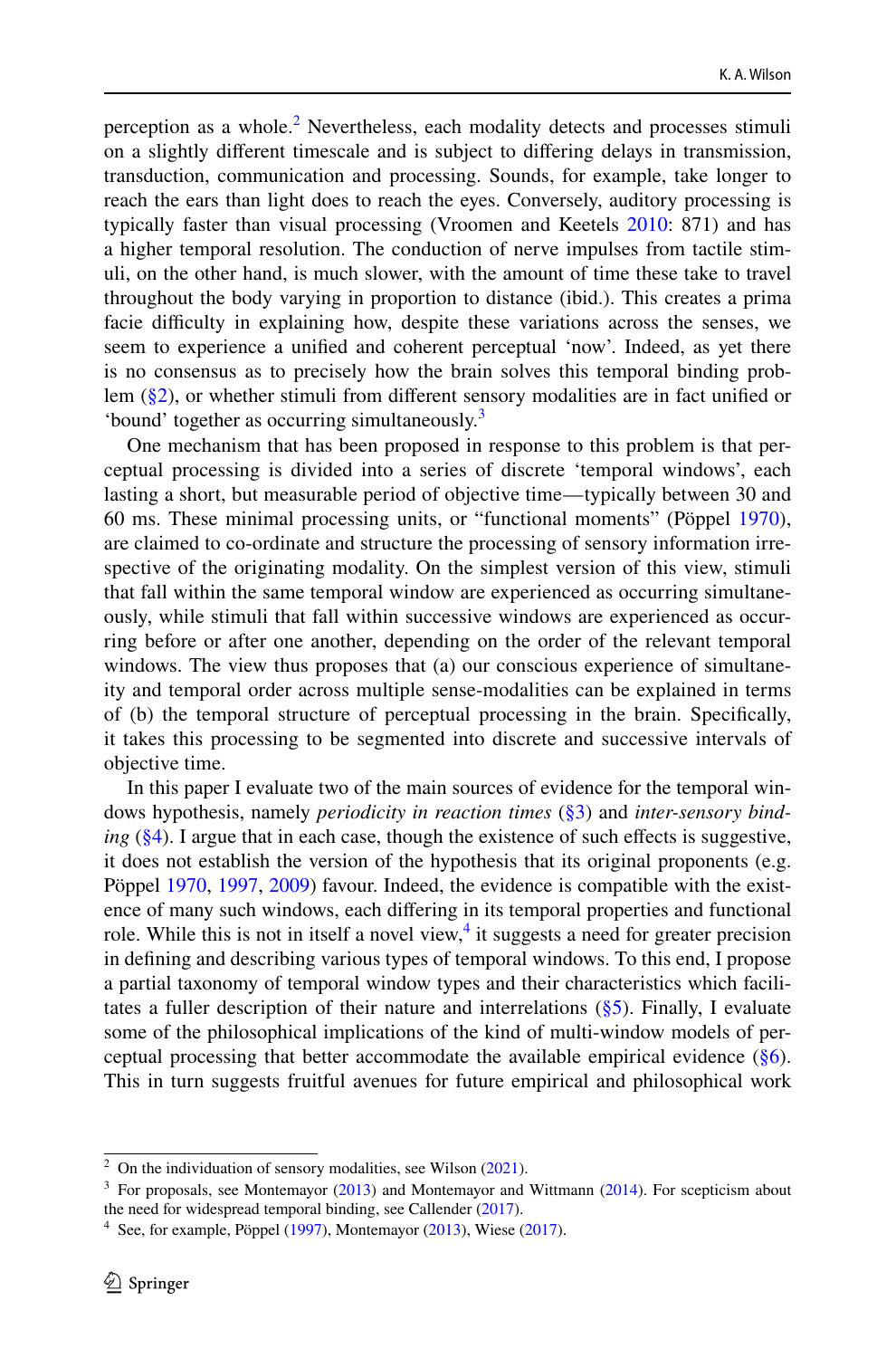that bears not only upon the temporal structure of perceptual processing, but our understanding of mental states or processes more generally (cf. Herzog et al. [2020](#page-20-3)).

# <span id="page-2-0"></span>**2 The Temporal Binding Problem**

The perception of external stimuli via different sensory modalities as simultaneous or successive must take into account delays in: (i) *transmission*, e.g. of light to the eyes or sound to the ears; (ii) *transduction* via the relevant sensory surfaces; (iii) *communication* via the nervous system; and (iv) *processing* by the brain. Each of these processes takes a measurable amount of objective time, with the precise duration depending on the sense-modality and stimulus type in question. In auditory perception, for example, sound waves take time to reach the ears (*transmission*), which convert their mechanical energy into electrical impulses (*transduction*) that are then communicated via the auditory nerves to the auditory cortex where they are processed. Similarly for vision, olfaction, and so on. The resulting temporal resolution and processing lag therefore differs such that events that are objectively simultaneous in the world are not necessarily simultaneous at the skin or sensory surfaces, nor are they processed simultaneously within the brain (cf. Harrar et al. [2016](#page-20-4)).

This raises a puzzle concerning how experiences of simultaneity, succession and duration are possible across multiple sensory modalities, and in what sense we can be said perceive the world as it is 'now' via multiple senses, rather than as being 'smeared out' across a range of diferent times. Call this *the temporal binding problem* (cf. Pöppel and Bao [2014\)](#page-21-6).

# **2.1 Temporal Binding**

The phenomenon of temporal binding concerns the "grouping together of separate events occurring at different time points into one coherent and meaningful event sequence" (Buehner [2010:](#page-19-0) 202; emphasis removed). This is typically operationalised by psychologists as occurring when two or more stimuli are subjectively experienced as closer together in time than they actually are.<sup>[5](#page-2-1)</sup> For example, a sound occurring 100 ms before or after a flash causes the flash to be perceived 5 ms earlier or later than it really is, respectively; the sound 'drags' or "ventriloquizes" the apparent timing of the flash (Vroomen and de Gelder [2004;](#page-21-7) Chen and Vroomen [2013](#page-20-5)). This *temporal binding effect* can occur both within and across sensory modalities such that stimuli experienced via two or more modalities can seem to occur simultaneously despite differences in onset, detection, and processing times.

<span id="page-2-1"></span> $5$  Cf. Hoerl (2019), who adds the further condition that the "events are believed to stand in a cause-effect relationship with one another", though this seems overly strong.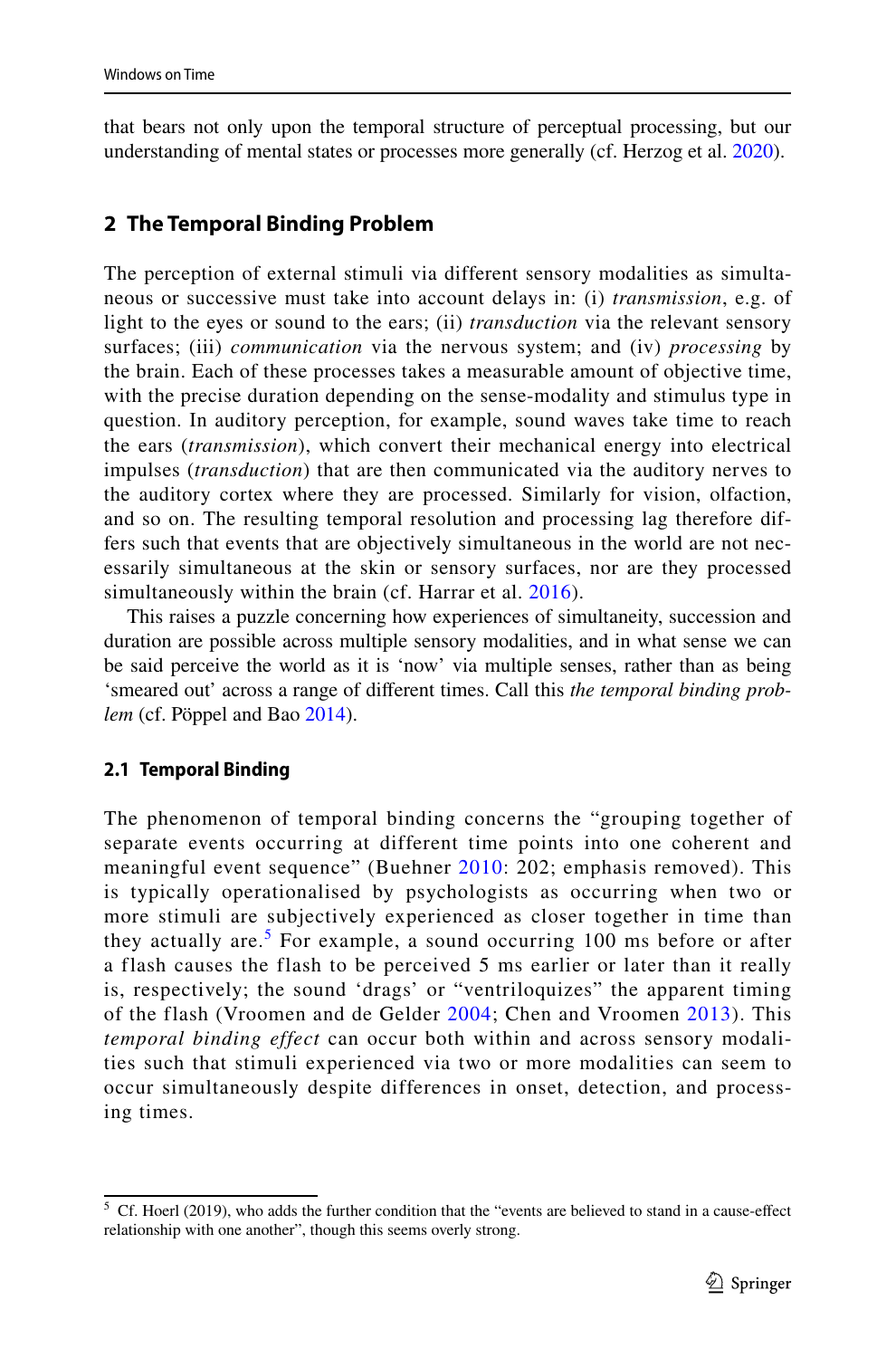In practice, the subjectively experienced timing and sequence of events can differ from their objective timing and sequence due to a variety of factors and efects. These include temporal ventriloquism (ibid.), cross-modal infuences such as the McGurk efect (McGurk and MacDonald [1976](#page-20-6)), and adaptation or "temporal recali-bration" (Vroomen and Keetels [2010](#page-21-0): 878). The prevalence of such temporal effects suggests the existence of a mechanism, or mechanisms, that group together events that are likely to be causally or semantically related. By analogy with feature integration theory (Treisman and Gelade [1980\)](#page-21-8), events may be integrated, or "bound", by attributing them to a common source, as in the case of inter-sensory binding ([§4\)](#page-8-0). Alternatively, they may be linked in virtue of, for example, falling within a certain minimum interval or processing cycle  $(\frac{83}{3})$ .

Crucially, the temporal binding problem cannot be solved by simply ofsetting or delaying the content of each sensory channel to compensate for transduction and processing delays. In many cases, the relevant delay will vary depending on a range of factors, such as the distance of the source object (in audition), bodily location (in touch), and stimulus intensity. Moreover, introducing unnecessary delays into perceptual processing in order to give time to process all the data together would slow it down and decrease temporal resolution to the point where it is no longer useful for accurately planning and tracking bodily actions. Nor is the problem simply a matter of temporal precision or resolution, though this presumably also plays a role with audition and vision, for example, resulting in more precise and so higher resolution representations of temporal information than, say, taste or smell. The problem is that without some method or principle of alignment, the information in diferent sensory processing streams is not directly comparable, since the time of detection and/ or processing do not accurately track the objective temporal order of external events, at least at the early stages of perceptual processing.<sup>[6](#page-3-0)</sup> What is needed, it would seem, is a common frame of reference.

#### **2.2 The Temporal Windows Hypothesis**

According to what I will call *the temporal windows hypothesis*, events are experienced as simultaneous or otherwise closer together in time in virtue of falling within the same processing cycle, or 'temporal window'. The duration and timing of these windows are thought to be determined by the relevant brain rhythm—e.g. the alpha rhythm (Cecere et al. [2015;](#page-20-7) Bastiaansen et al. [2020](#page-19-1))—which may be reset by the onset of some salient task-relevant stimulus. Thus, instead of the processing that gives rise to perceptual experience being mathematically continuous and infinitely divisible, it consists of a series of discrete non-overlapping units, or "functional moments" (Pöppel [1970\)](#page-21-1), arranged successively in objective time. Events that fall within the same temporal win-dow are experienced as, or judged to be, occurring simultaneously.<sup>[7](#page-3-1)</sup> Events

<span id="page-3-0"></span><sup>6</sup> I assume that it is part of the function of sensory systems to do so. Evidence for this assumption is given in [§4.1.](#page-9-0)

<span id="page-3-1"></span><sup>&</sup>lt;sup>7</sup> Or alternatively stand in some defined or undefined temporal order. See [§3](#page-5-0) for discussion, and on the distinction between perceptual experience and judgement.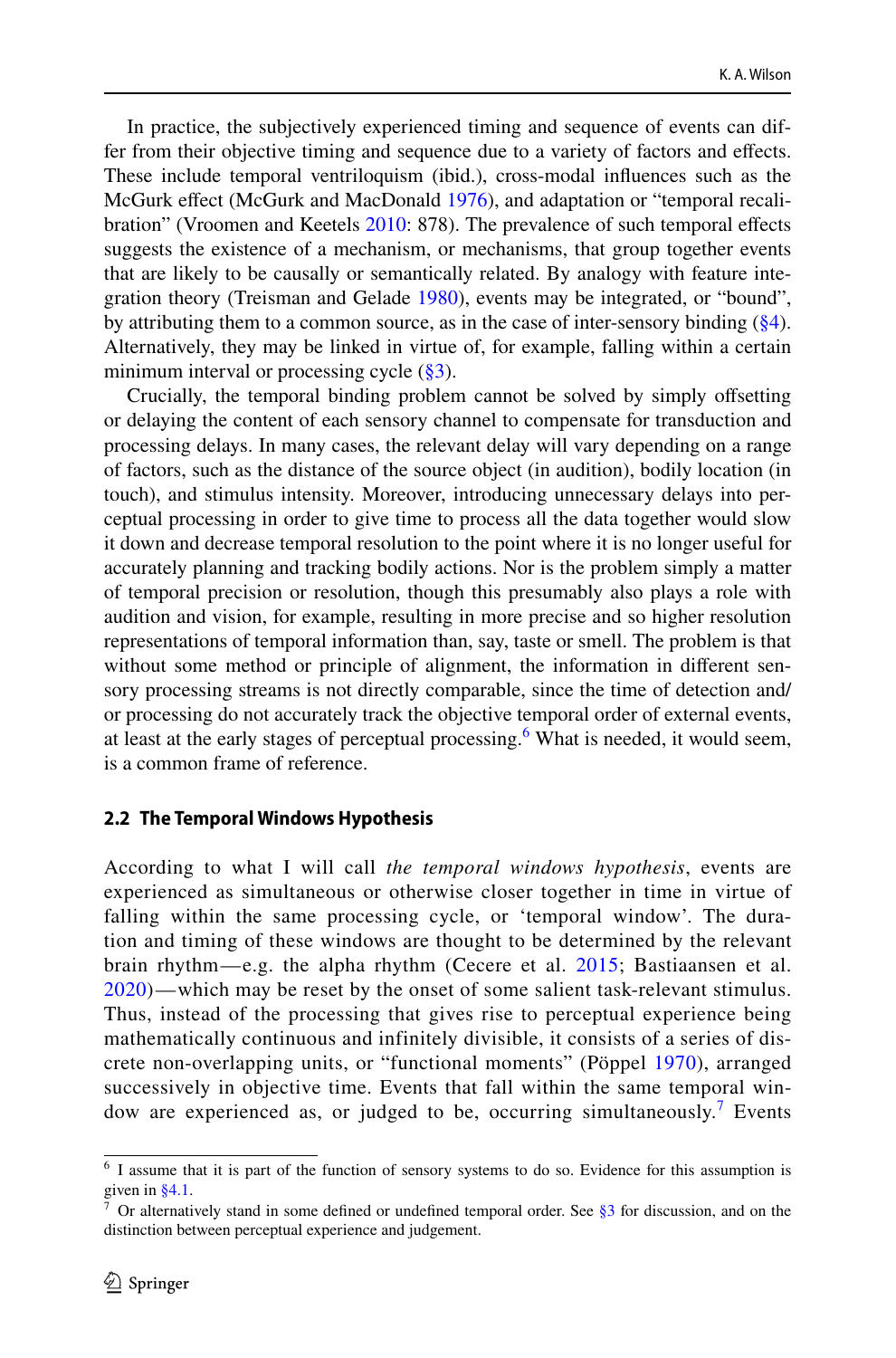that fall within different temporal windows are experienced as, or judged to be, occurring before or after one another, depending on the order of their respective temporal windows. Moreover, temporal windows may be used to explain the perception of felt duration, with events occupying sub-fractions or multiples of the overall window duration (Merino-Rajme [2014\)](#page-20-8).

The temporal windows hypothesis explains temporal binding in terms of the processing of relevant stimuli being grouped within the same temporal window, which in turn determines the perceived timing of events. This offers an attractively simple solution to the temporal binding problem: irrespective of the originating sensemodality, perceptual stimuli are grouped together, or 'bound', into a series of discrete temporal windows, thereby enabling the perception of synchrony and temporal order across modalities. Combined with appropriate corrections to compensate for processing lag, the hypothesis thus gives a unifed and reductive account of temporal binding and synchrony perception across the senses on the basis of a single theoretical posit: the temporal window.

This hypothesis also has implications for the metaphysics of perceptual experience. That the experienced order of events depends directly upon the contents of these windows, and only indirectly upon the objective order of events, makes the temporal windows hypothesis a candidate for an *intentional*, aka "retentional" (Dainton [2018](#page-20-9)), view of temporal experience according to which temporal properties are represented by, or within, individual processing cycles. This contrasts with *extensional* views, such as Naïve Realism (ibid.), according to which the temporal properties of subjective experience are, in the normal case, directly inherited from or identical to the objective temporal properties of external events.<sup>8</sup> Though it is not the aim of this paper to explore the implications of this metaphysical distinction—something that has been done extensively elsewhere<sup>[9](#page-4-1)</sup>—it is signifcant for the philosophy of perception, as well as temporal experience more generally, that an empirical hypothesis about the nature of sensory processing may have some bearing upon these longstanding debates (cf. Callender [2008,](#page-20-10) [2017](#page-20-2); Montemayor [2012;](#page-20-11) Herzog et al. [2020](#page-20-3)).

This topic also bears upon philosophical questions concerning the continuity (or otherwise) of experience (Dainton [2014](#page-20-12)), its process- or state-like nature (Steward [1997](#page-21-9); Soteriou [2013\)](#page-21-10), and the nature and duration of the psychological or 'specious' present (James [1890;](#page-20-13) Hoerl [2013\)](#page-20-14). Many of the philosophers participating in these debates, however, have tended to abstract away from the multisensory nature of perceptual experience and the neural processing that underlies it, instead treating experience as a uniform and homogenous whole.<sup>10</sup> But if the temporal windows hypothesis is correct, these details are of crucial importance to explaining our experience of a unifed and integrated perceptual 'now', as well as describing the operation of the causal mechanisms responsible for structuring experience over time (cf. Cecere et al. [2015\)](#page-20-7). It is therefore incumbent upon philosophers of perception and

<span id="page-4-0"></span><sup>&</sup>lt;sup>8</sup> Extensional views offer alternative explanations of temporal illusions, including temporal ventrilo-quism and other postdictive effects where this inheritance relation does not hold (Phillips [2014:](#page-21-11) 145).  $9$  See Dainton ([2018\)](#page-20-9) for an overview.

<span id="page-4-2"></span><span id="page-4-1"></span><sup>&</sup>lt;sup>10</sup> Recent exceptions include Callander [\(2017](#page-20-2)), Montemayor [\(2013](#page-20-0)), and Montemayor and Wittmann ([2014\)](#page-20-1).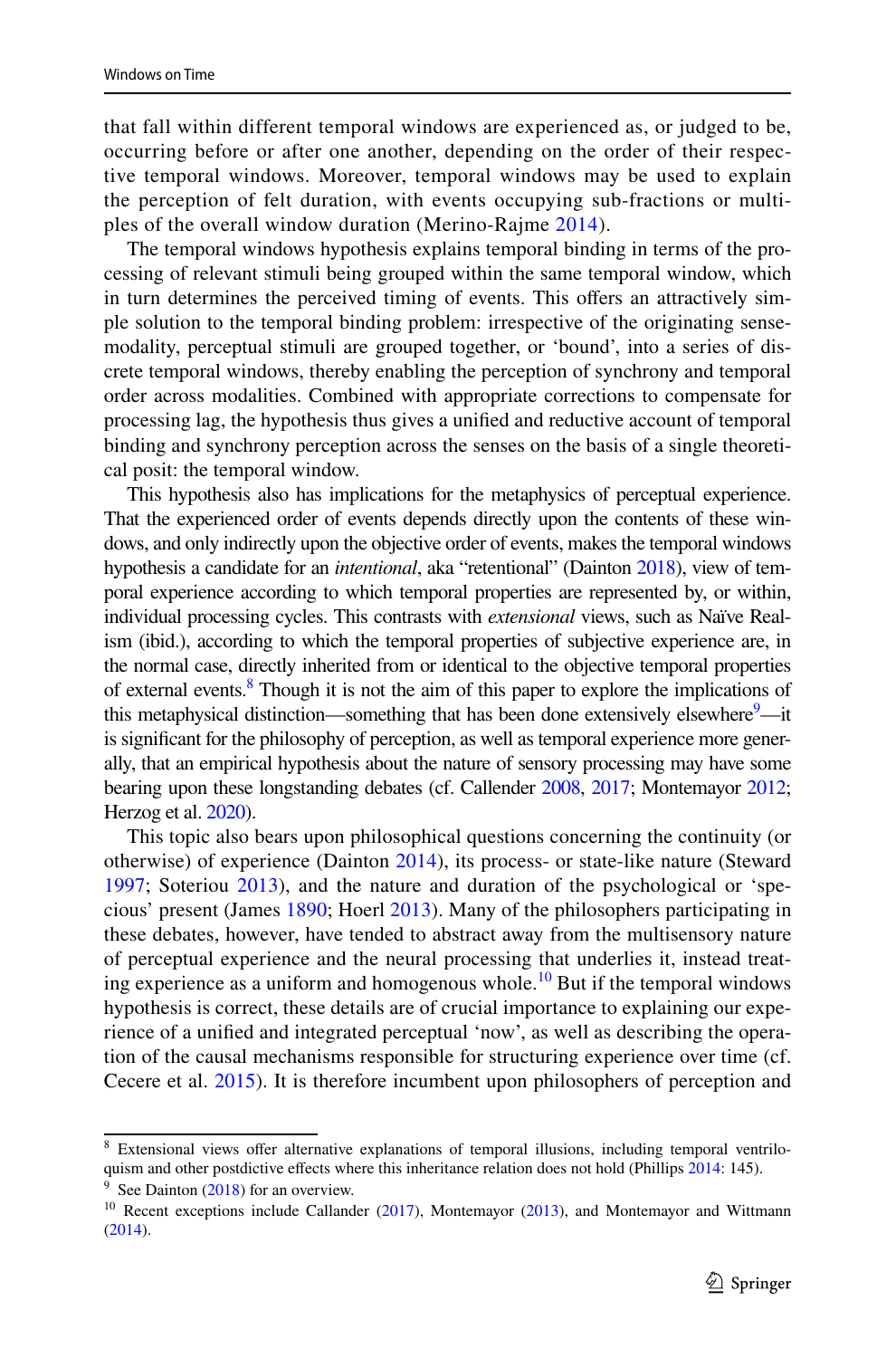mind to better understand these psychological phenomena and abstractions in order to evaluate their implications—an issue I return to below  $(\frac{8}{6})$ .

# <span id="page-5-0"></span>**3 Periodicity**

Perhaps the strongest evidence for the existence of discrete cycles in perceptual processing comes from the discovery of periodicities in reaction times (RTs) for perceptual tasks. A 1993 study by Dehaene provides a particularly clear illustration.<sup>[11](#page-5-1)</sup> In a visual conjunction task, Dehaene observed periodicities of approx. 30 ms across multiple subjects. RTs were measured to an accuracy of 1 ms. To avoid statistical artefacts, the raw data were analysed using Fast Fourier Transforms to extract cyclical patterns. Dehaene found that "responses are not distributed randomly with respect to stimulus presentation, but are emitted more frequently at regularly recurring time intervals after the stimulus first appeared" (ibid. 267). That is, participants were significantly more likely to respond at multiples of 30 ms—e.g. 210, 240 or 270 ms—after the initial stimulus than they were at other times—e.g. 200, 230 or 250 ms—suggesting the existence of a periodic processing cycle.

The resulting periodicities were only apparent when the data were analysed on a per-subject basis, with individual subjects showing "substantially different oscillation periods" (ibid. 266). That the effect was not apparent when multiple subjects' data were averaged together (ibid. 268) helps to explain why such periodicities are not more widely observed, and rules out them being an artefact of the experimental setup or analysis. The duration of the periodicity also varied between tasks, with auditory tasks yielding shorter cycles than visual ones, and complex conjunction tasks yielding longer cycles than simpler feature detection tasks in both modalities (see below). Nevertheless, Dehaene's analysis identifies both fixed and variable portions of RTs, concluding that "a response is generally initiated after four to seven processing cycles"—a feature which "remains remarkably constant across variations in task difficulty *(ibid.*) 267). With a duration of  $225\pm40$  ms, the former "can be tentatively ascribed to stimulus transduction and motor response" (ibid.), with the latter varying on a periodic basis. Moreover, as Pöppel ([1970\)](#page-21-1) also observed, these results cannot be explained in terms of a free-running oscillator, but rather "the phase of the oscillation must be reset on each trial" (Dehaene [1993:](#page-20-15) 267) by the onset of the experimental stimulus, since if this were not the case then no periodicity would be apparent.

### **3.1 Simple Views**

Dehaene's study and others like it, however, are open to multiple interpretations. One possibility is that the timing of, and interaction between, sensory processes is

<span id="page-5-1"></span><sup>&</sup>lt;sup>11</sup> Pöppel ([1970\)](#page-21-1) reaches a similar conclusion, but fails to control for statistical artefacts which also appear in randomised data (Ulrich [1987](#page-21-12)).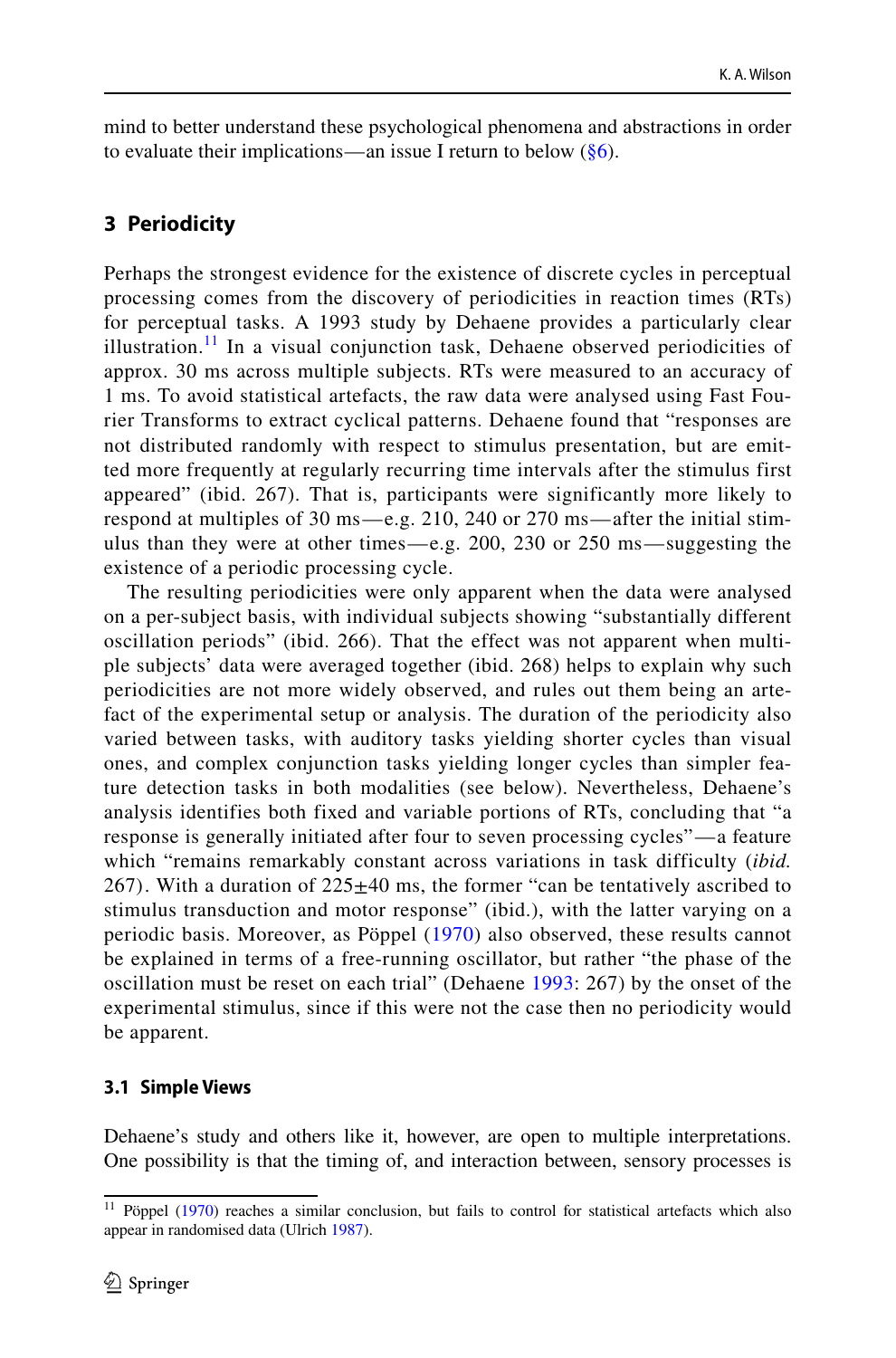co-ordinated by a central 'master clock' with a frequency of around 30 Hz, yielding a temporal window duration in the order of 30–40 ms. Call this *the Simple View* of perceptual processing, or sv for short. This is the view of Pöppel [\(1970](#page-21-1)), though he has since adopted a hierarchical model (Pöppel [1997,](#page-21-2) [2009\)](#page-21-3). But while sv is consistent with Pöppel and Dehaene's fndings for visual tasks, the periodicity for auditory tasks is closer to 80 Hz, giving a temporal window period of just 12 ms (Dehaene [1993](#page-20-15): 268). More challenging tasks or combinations of modalities yield temporal windows of other durations, calling into question the whole idea of a unifed "central intermittency" (Pöppel [1970\)](#page-21-1).

Moreover, it is unclear that periodicities in RTs are wholly attributable to perceptual processing. Dehaene's experimental tasks require subjects to perform a physical action, such as pressing a button, in response to conscious awareness of sensory stimuli. The resulting periodicities might therefore be due to cyclical processing in the motor system or consciousness itself as opposed to being purely perceptual. Indeed, observation of periodicities in motor tasks suggests that these too involve some form of cyclical processing (Reimer and Hatsopoulos [2010](#page-21-13); Buzsáki [2006\)](#page-19-2). This goes against Dehaene's hypothesis that the fxed portion of the RT is due to transduction and motor response with the variable, and so periodic, portion being due to perception. Alternatively, both systems may involve cyclical processes of similar or differing durations, making it difficult to attribute the resulting periodicity to perception alone.

Even if sv were correct, however, as characterised above the view fails to differentiate between competing hypotheses concerning perceptual processing within and across the senses. These concern whether events that are processed at diferent points within the same temporal window are experienced as (1) simultaneous, (2) standing in no defned temporal order, or (3) standing in a defned temporal order with respect to one another.<sup>12</sup> We can characterise the corresponding variants of sv as follows:

 $sv_1$  Events that fall within the same temporal window are experienced as simultaneous.

 $sv<sub>2</sub>$  Events that fall within the same temporal window may be experienced as simultaneous or non-simultaneous, but not as before or after one another.

 $s_{\rm v_3}$  Events that fall within the same temporal window may be experienced as either (i) simultaneous with, (ii) before, or (iii) after one another.

Advocates of sv, including Pöppel  $(1970)$  $(1970)$ , typically assume sv<sub>1</sub>, but Dehaene's data may be better accommodated by  $sv_2$  or  $sv_3$ . These yield an explanation of temporal binding in which events can be perceived as being closer together in time than they actually are, while leaving open that there may be a lower bound upon the detection of simultaneity, as opposed to temporal order, at least in certain modalities.

<span id="page-6-0"></span> $\frac{12}{12}$  I discuss windows of simultaneity in greater detail in [§4.1.](#page-9-0)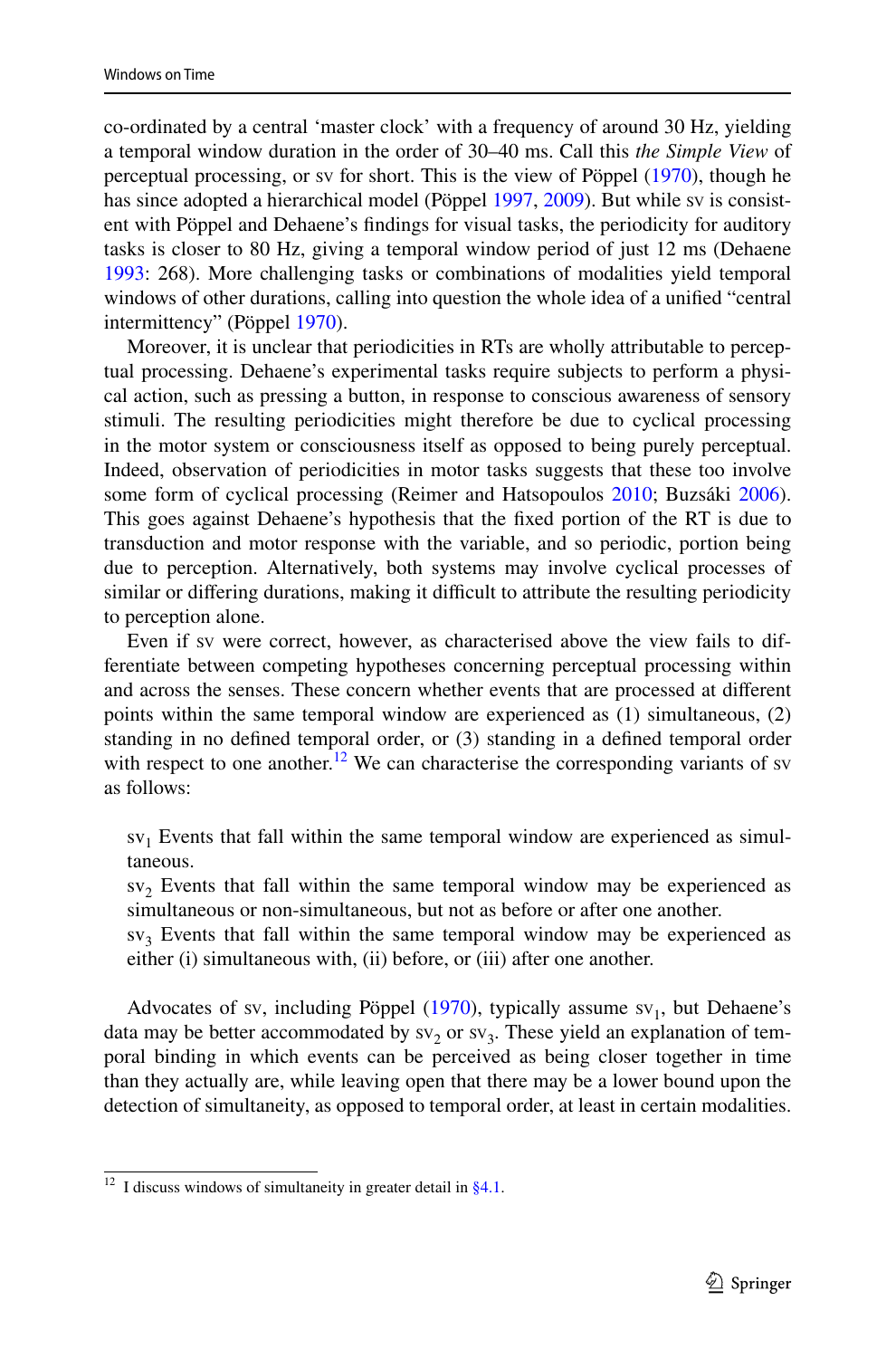$Sv<sub>2</sub>$  in particular fits well with data from studies comparing temporal order (ToJ) versus simultaneity judgements (SJ), which suggest that the latter have a shorter, and so more precise, threshold than the former (Vroomen and Keetels [2010](#page-21-0)). Thus, subjects can correctly perceive certain pairs of stimuli as being non-simultaneous despite being unable to reliably report which stimulus came frst (ibid. 872). Numer-ous explanations have been proposed for this discrepancy,<sup>[13](#page-7-0)</sup> but it is possible that subjects simply use diferent criteria for reporting simultaneity and temporal order. On this view, subjects are more inclined to report events as being non-simultaneous even if they are unsure of their temporal order than they are to report one event as occurring before or after another, despite the former logically entailing the latter. Furthermore, the experimental data only show that subjects are at chance in *reporting* the experienced order of events, not that they fail to *experience* them as standing in any particular order. It is therefore possible that the discrepancy between ToJ and SJ thresholds is attributable to an operational failure, e.g. of short-term memory or other epistemic factors that afect subjects' abilities to accurately access or report their experiences, rather than a diference in the nature or content of experience itself.

A more pressing problem for all three variants of sv, however, is that the threshold for perceived simultaneity difers between sensory modalities (ibid. 874). Auditory stimuli as little as 10 to 15 ms apart, for example, are typically experienced as distinct sounds rather than as a single event, suggesting a much shorter processing window for audition than for vision. Indeed, this is precisely what Dehaene's study suggests, with auditory feature detection tasks exhibiting a periodicity of between half and one third the duration the periodicity in comparable visual tasks, though neither is the visual periodicity a straightforward multiple of the auditory periodicity.

While these results can to some extent be accommodated by  $sv_2$  or  $sv_3$ , since these views allow for a degree of internal temporal structure, this cannot explain the variations in periodicity between tasks of difering complexity, or which involve diferent sense-modality pairings. Rather, it suggests that far from being a central feature of sensory processing, as adherents of sv claim, temporal window duration may be modality- or even task-specifc.

#### **3.2 Modality‑Specifc Views**

One response to the above objection to sv would be to posit that the relevant cycles lie in the early stages of perceptual processing and so are modality-specifc. We can thus imagine versions of  $sv_1$  through  $sv_3$  in which events in each individual sensemodality that fall within the same temporal windows are experienced as either (1)

<span id="page-7-0"></span><sup>&</sup>lt;sup>13</sup> See Jaśkowski [\(2014](#page-20-16)) for a summary.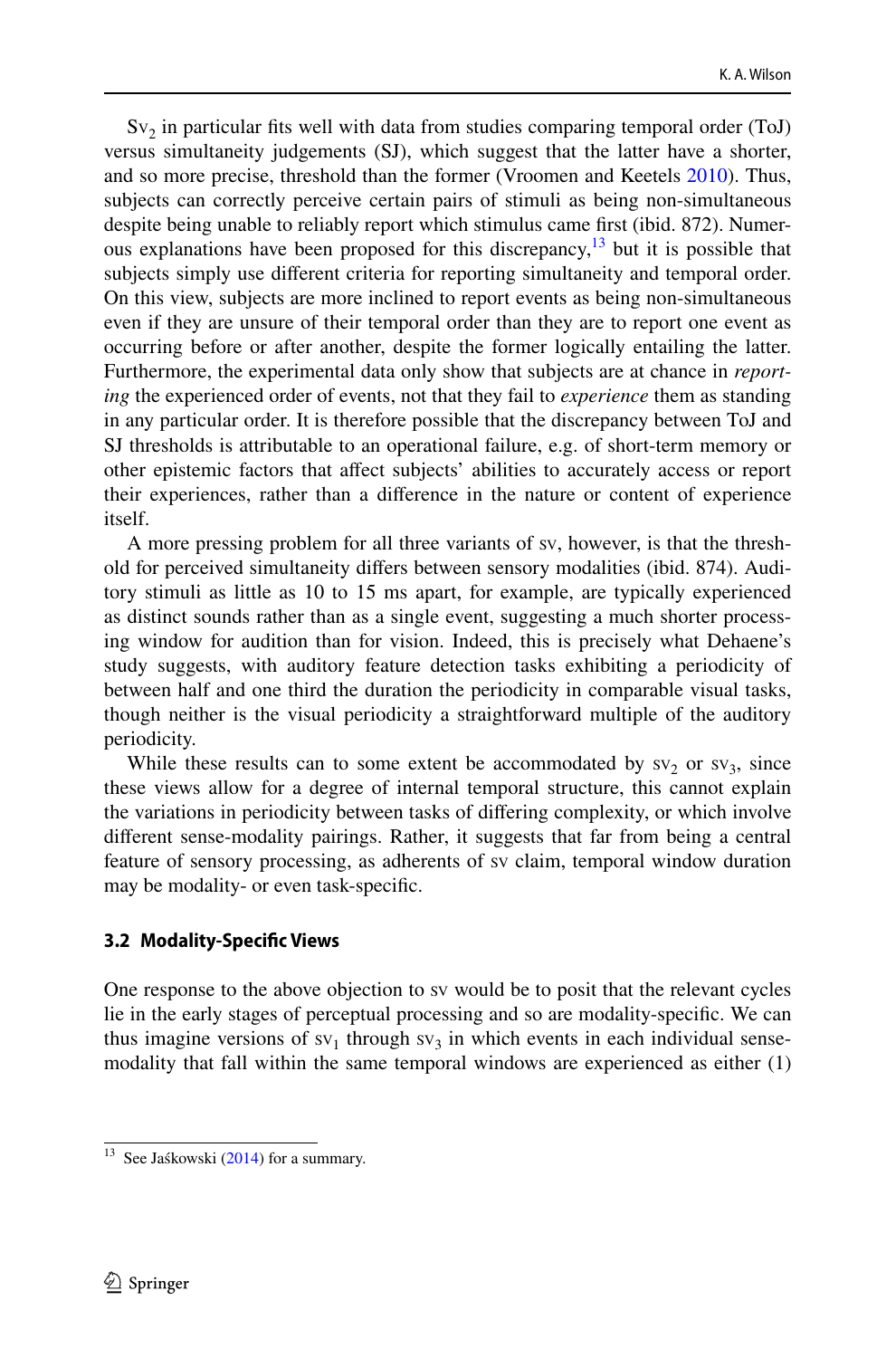simultaneous, (2) simultaneous or non-simultaneous, but not in any defned order, or (3) simultaneous, before or after one another. Call these variants  $MV_1$  through  $MV_3$ , respectively. Despite better accommodating the evidence, however, the resulting views have less explanatory power than sv since they fail to explain the perception of synchrony across multiple senses. Thus, while this would go some way towards explaining temporal binding within sensory modalities, e.g. vision, it does not seem to ofer any particular advantage over non-temporal window based views in intermodal cases.

Furthermore, if each sense-modality has a diferent temporal window length, then  $mv_1$  and  $mv_2$  arguably make solving the temporal binding problem even harder, since events that are experienced as simultaneous or as standing in no defned temporal order in one sense-modality, e.g. audition, may well be experienced as standing in diferent temporal relations to events experienced in another sense-modality; e.g. vision.<sup>14</sup> Given that explaining how events in different sensory modalities can be experienced as simultaneous or successive is one of the motivations for appealing to the notion of a temporal window in the first place, it is difficult to see how this represents an improvement upon alternative views, or how it explains the periodicities in Dehaene and others*'* data for cross-modal tasks. As a solution to the temporal binding problem, then, modality-specifc views look to be a non-starter. They can, however, form a component of a more comprehensive multi-window account, as discussed in [§5](#page-11-0).

### <span id="page-8-0"></span>**4 Inter‑Sensory Binding**

The second main source of evidence for the existence of temporal windows comes from inter-sensory binding. It is well-known that the brain uses information from multiple sense-modalities to improve the accuracy of spatial perception (e.g. Welch and Warren [1980](#page-21-14)). Subjects are typically more accurate in spatial tasks that involve, for example, visual and tactual cues than they are in comparable visual- or tactualonly tasks, particularly where one or both signals are noisy. This is known as the *multisensory enhancement efect*. If stimuli from multiple modalities are integrated or 'bound' together in time, one might expect a comparable enhancement in temporal accuracy.

In fact, RTs in multisensory tasks are known to improve upon performance in any one of the contributing modalities alone (Miller [1986](#page-20-17)). This rules out a simple 'race model' in which subjects react as soon as the frst modality is detected in favour of a model where the additional modalities contribute to and improve upon task performance. The precise mechanism for this is as yet unknown,<sup>[15](#page-8-2)</sup> but a small

<span id="page-8-1"></span><sup>&</sup>lt;sup>14</sup> Montemayor ([2013\)](#page-20-0) attempts to overcome this by positing a multisensory 'sensorial present' of up to 250 ms for action planning and control. However, this seems an implausibly long threshold for simultaneity detection even at the unconscious level. A version of this idea can perhaps be made to work, how-ever, if the relevant window contents are temporally structured (see [§5\)](#page-11-0).

<span id="page-8-2"></span> $15$  For a survey, see Miller and Schwarz ([2006\)](#page-20-18).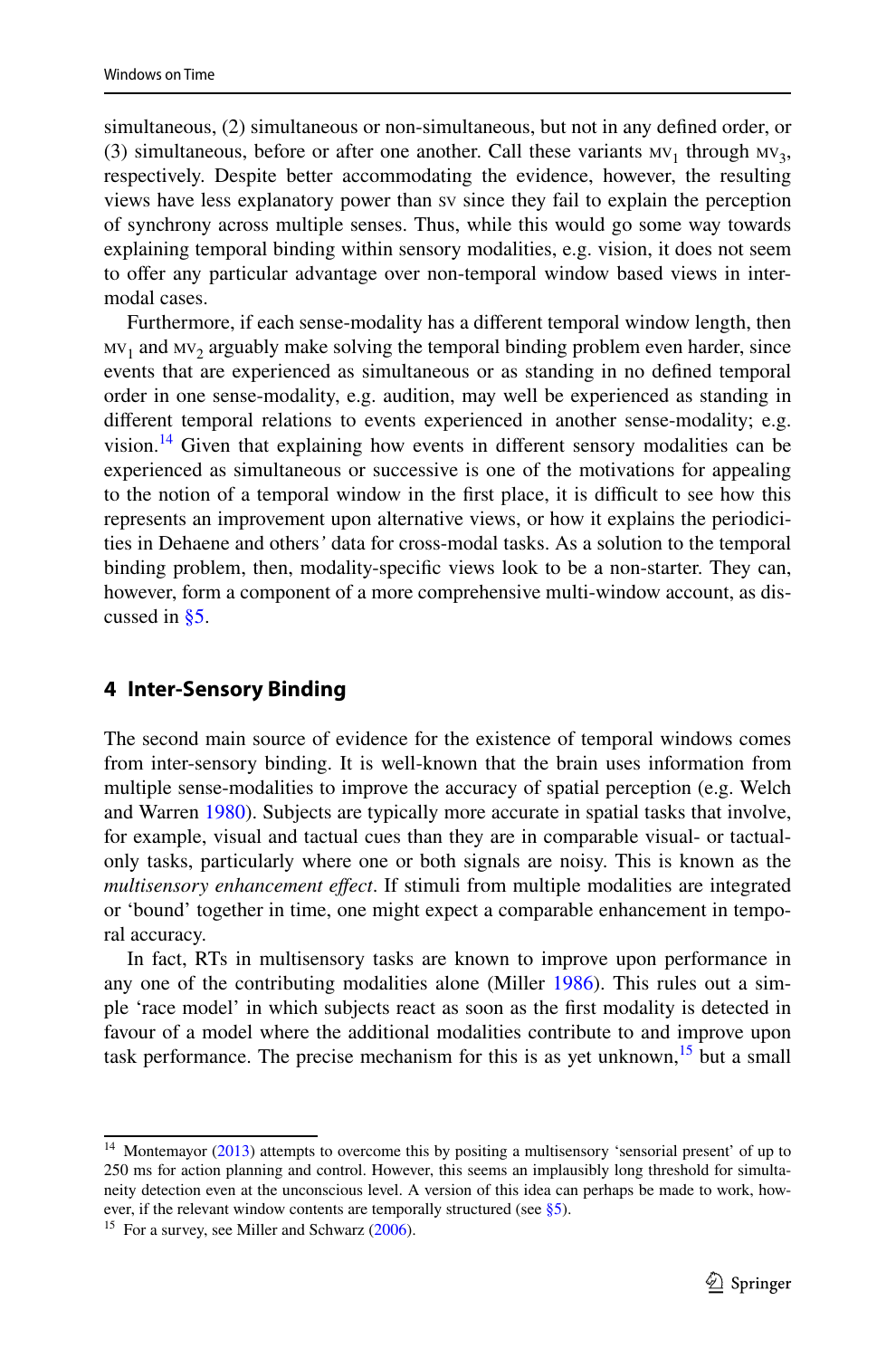yet signifcant temporal enhancement efect has been demonstrated by Harrar et al. [\(2016](#page-20-4)). Several features of this study are signifcant for the current debate.

#### <span id="page-9-0"></span>**4.1 Window of Simultaneity**

In a time-sensitive audiovisual task, Harrar et al. demonstrated an improvement in performance for stimuli experienced via multiple modalities as compared any one modality alone (ibid.). Crucially, this temporal enhancement efect was most pronounced for stimuli that were objectively simultaneous, i.e. simultaneous in the world, as opposed to at the sensory surfaces or in the brain. This shows that the brain is capable of detecting and compensating for transmission, transduction and processing delays in order to accurately determine whether events are truly simultaneous across multiple sensory modalities, as opposed to merely being detected or processed simultaneously. While the precise mechanism for this unknown, it suggests the existence of a sophisticated and fnely-tuned system for the detection of objective simultaneity at a relatively early stage of perceptual processing. Moreover, the temporal window for this efect is no longer than 10 ms, and so has a much higher resolution than the kinds of temporal window discussed above. Indeed, the actual window could be even shorter since this was at the limit of the resolution of Harrar et al.'s data, suggesting the existence of a lower bound upon the detection of simultaneity across, and possibly within, sensory modalities independently of the periodicity considerations discussed in [§3.](#page-5-0)

There is as yet, however, no evidence to suggest that these 'windows of simultaneity' are successive in time (i.e. discrete), as opposed to a continuously rolling threshold or "sliding window" (Doerig et al. [2019\)](#page-20-19) for the detection of simultaneity. The existence of such a threshold would be neither controversial nor, I would argue, of great signifcance for the ontology of perceptual experience as one would naturally expect the neural mechanisms responsible for processing and comparing signals across sensory channels to have some fnite resolution. Harrar et al., however, go on to argue that the brain actively works to bring the temporal order of events at later stages in the processing stream into closer alignment with the order of external events. Since such processing already operates at a near-optimal rate, this appears to be achieved by slowing down some of the faster elements of, for example, auditory processing, which is typically faster than visual processing, while simultaneously speeding up the slower aspects of visual processing.<sup>16</sup> This brings the time of processing events in the brain into closer alignment with the objective timing of events in the world, thereby helping to offset transmission and processing delays.<sup>[17](#page-9-2)</sup>

### <span id="page-9-3"></span>**4.2 Window of Multisensory Integration**

While the temporal enhancement effect supports the existence of a sub-10 ms window of simultaneity at a relatively early stage of perceptual processing, other

<span id="page-9-1"></span><sup>&</sup>lt;sup>16</sup> In fact, since both auditory and visual processing is distributed over time, only the fastest and slowest elements of processing appeared to be signifcantly afected by the reallocation of resources (ibid. 767).

<span id="page-9-2"></span> $17$  This also has a bearing upon debates about the extent to which the brain uses time to encode, or represent, time (Dennett and Kinsbourne [1992](#page-20-20)), though it is not decisive.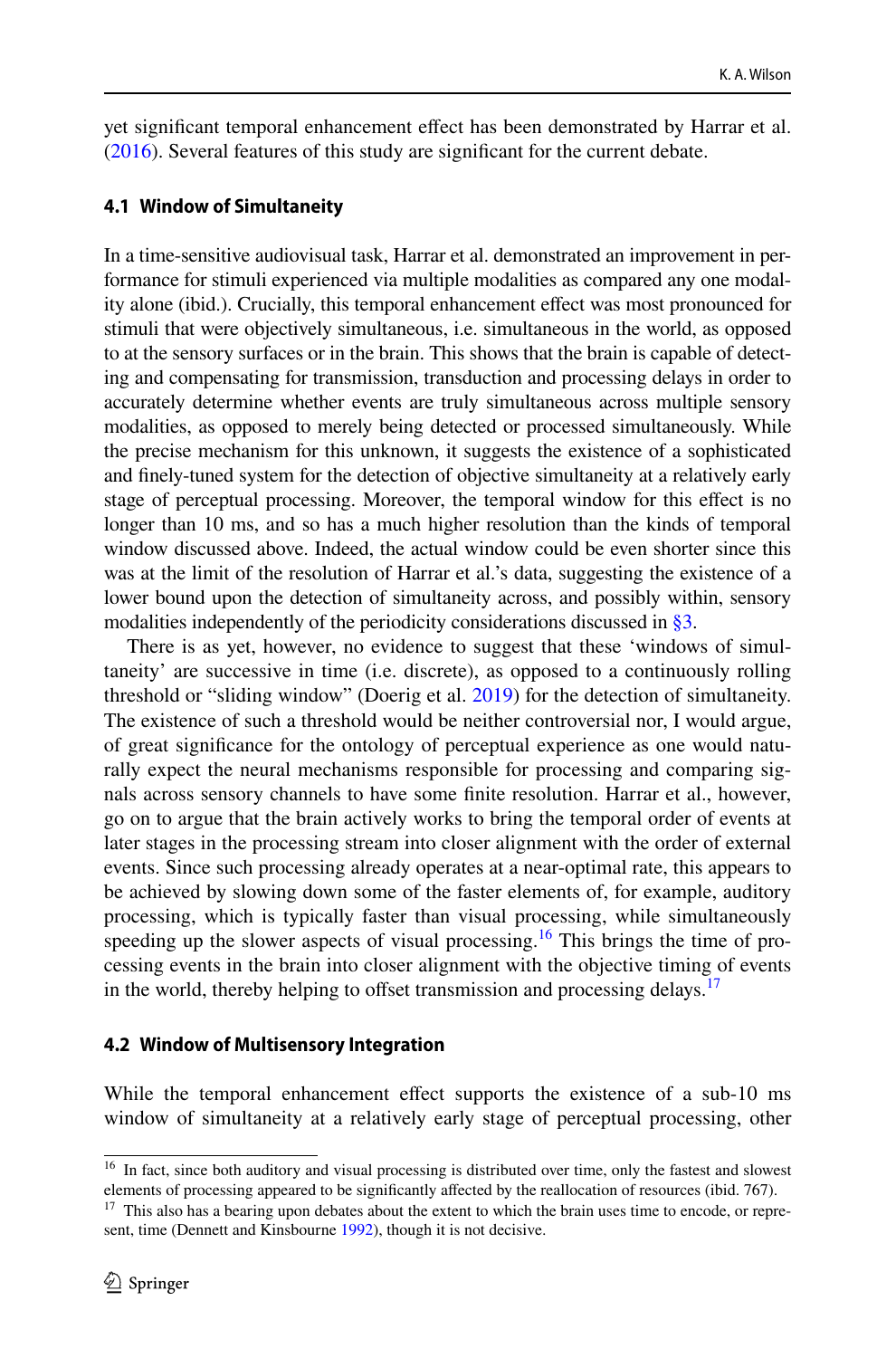cross-modal phenomena suggest the existence of a longer duration window. We can tolerate delays between vision and speech, for example, in the region of 75–125 ms before the relevant stimuli no longer seem to originate from the same source object (Vroomen and Keetels [2010](#page-21-0): 874). Consider, for example, watching a video with a slightly desynchronised audio track. Up to a point, the voice seems to come from the mouth of the person who appears to be speaking on screen. After that point, however, one no longer seems to experience a single object or event, but rather two distinct sources: one visual, the other auditory. Similarly, the McGurk efect, in which seen lip movements afect what subjects seem to hear, only occurs when audio and visual stimuli fall within a limited temporal window (McGurk and MacDonald [1976](#page-20-6)). Though speech perception may be something of a special case, similar effects occur when a single stimulus is presented to other senses non-synchronously—in taste and smell, for example (Lim and Johnson [2011:](#page-20-21) 288).

Unlike periodicity efects, which vary between the senses, and indeed between tasks, the window for this kind of sensory binding appears to be relatively stable across modalities. This suggests the existence of a common mechanism that enables stimuli detected via multiple modalities to be attributed or 'bound' to the same source object or event (cf. O'Callaghan [2017](#page-21-15)). With a duration of approximately 100 ms, the resulting 'window of multisensory integration' is much longer than any of those considered so far, and so unlikely to be a result of the same mechanism responsible for periodicity efects. Nor are the events within a single window perceived as simultaneous, as per  $sv_1$ . It does, however, share some other features of sv, and in particular  $sv_3$ , which allows for an internal temporal ordering of events within each temporal window.

Crucially, the window of multisensory integration appears to be periodic rather than a sliding threshold. The strongest evidence for this comes from the soundinduced fash illusion (sifa) in which subjects are shown simultaneous audiovisual stimuli—a fash and a beep—followed by an auditory-only stimulus, i.e. a second beep. Many subjects report the experience of an illusory second fash at the same time as the second auditory stimulus (Shams et al. [2000](#page-21-16)). This is thought to be caused by the erroneous categorisation of the frst and second stimuli as events of the same type. $18$ 

Importantly, sifa only occurs when the frst and second stimuli are presented in rapid succession. Cecere et al.  $(2015)$  $(2015)$  hypothesised that the illusory flash is only experienced when both the initial audiovisual and subsequent auditory-only stimuli fall into the same cycle of the brain's alpha rhythm, which has a frequency of 10–12 Hz. Conversely, when the second stimulus falls into a subsequent alpha cycle, no illusory fash is reported. By experimentally manipulating the timing of the alpha cycle via a salient stimulus, Cecere et al. were able to predict the occurrence of the illusory second fash with a reasonable degree of accuracy—a fnding since replicated by Keil and Senkowski ([2017\)](#page-20-22). This suggests that (i) inter-sensory binding occurs on a periodic or discrete basis, rather than as a continuously sliding window,

<span id="page-10-0"></span><sup>&</sup>lt;sup>18</sup> Shams et al. conclude that the effect is not categorical, since the the reverse effect, i.e. a flash-induced sound, does not occur (ibid.).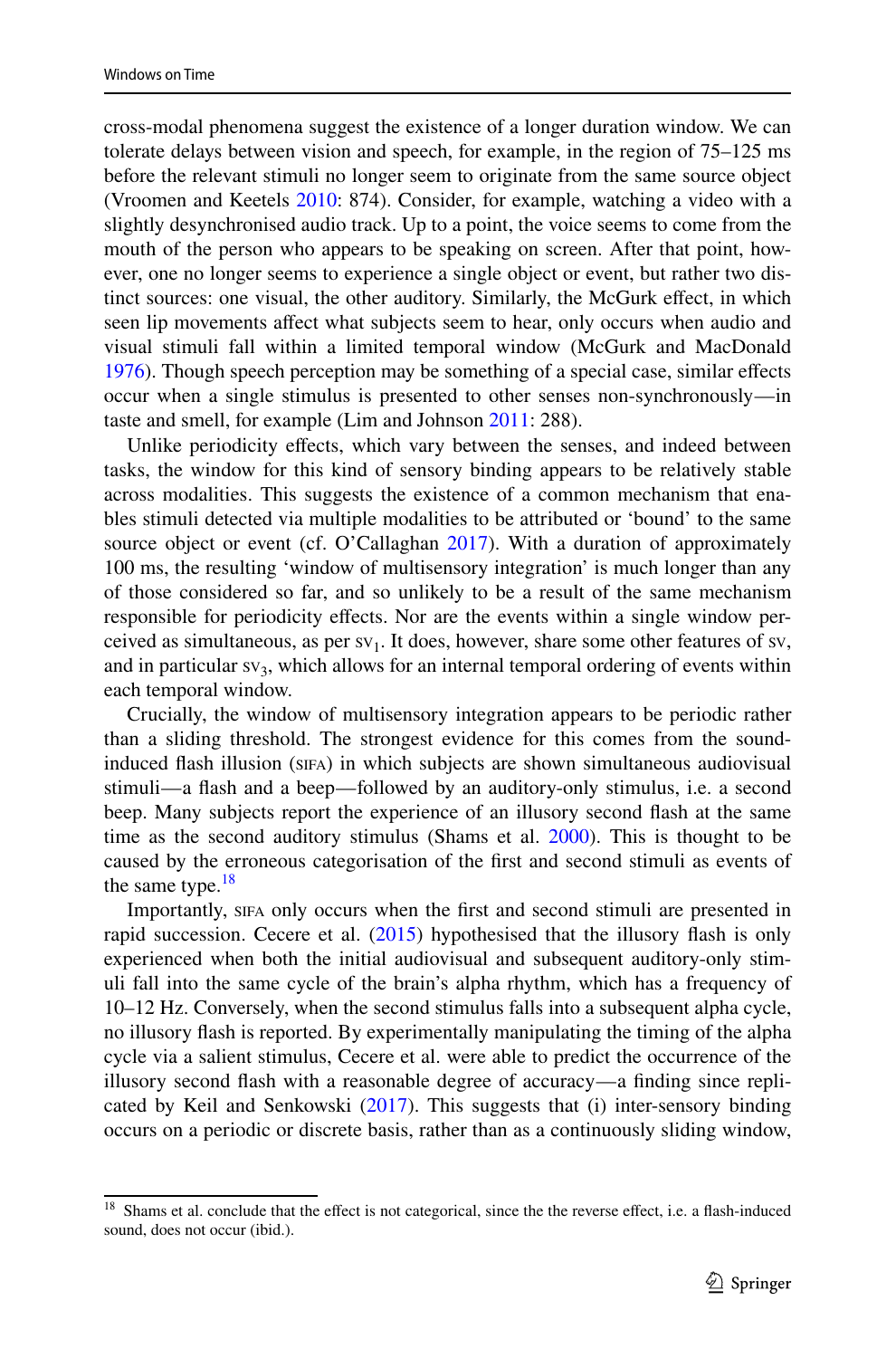and (ii) the efects of inter-sensory binding apply only within a single alpha cycle, and do not persist into subsequent cycles. The alpha rhythm also slows down with age, lengthening the duration of the resulting temporal window (Surwillo [1961](#page-21-17)). A similar age-related effect has been shown in studies of sifa (McGovern et al. [2014\)](#page-20-23), suggesting that both effects may well be tied to the same periodic rhythm.

## <span id="page-11-0"></span>**5 A Partial Taxonomy**

Having reviewed some of the evidence for the existence of temporal windows, it is clear that this does not support the simple view of perceptual processing (sv) according to which there is just one multimodal window that co-ordinates perceptual processing. Specifically,  $sv_1$  through  $sv_3$  are inconsistent with the evidence that periodicity in RTs vary between modalities and tasks. Moreover, modality-specific views such as  $W_1$  through  $W_3$ , do not explain the experience of simultaneity and succession across multiple modalities, nor the multisensory enhancement or inter-sensory binding effects discussed in  $\S 4$ . However, this does not preclude them from forming a component of a more complex *multiwindow model* (cf. Montemayor [2013\)](#page-20-0). Indeed, consideration of cross-modal phenomena, such as sifa, strongly suggests the existence of multiple such windows with differing durations, functional roles, and other characteristics. To date, however, there has been little attempt to systematically categorise these windows, resulting in a lack of precision in the scientific literature concerning the existence and nature of temporal windows and their relation to perceptual experience. Indeed, the terms 'temporal window' and 'window of integration' are themselves ambiguous, and used more or less interchangeably to identify a variety of different phenomena from a simple rolling threshold or degree of tolerance to the existence of discrete processing cycles within which certain functions, such as inter-sensory binding, are performed.

In this section I propose a basic taxonomy or framework of possible temporal window types and their characteristics that aims to accommodate the multiplicity of timescales and ways in which perceptual processing occurs  $(\S 5.1)$ , along with how the resulting windows are interrelated  $(\S$ 5.2). The taxonomy is partial, and I do not propose or defend any particular model of temporal processing or the neural mechanisms that underpin it. Rather, by setting out a range of properties and distinctions, the taxonomy aims to facilitate more precise characterisation and investigation of such models, as well as highlighting important areas for future empirical and philosophical research.

#### <span id="page-11-1"></span>**5.1 Properties of Temporal Windows**

We can defne a temporal window as the distinct timescale or interval of objective time over which a given neural process, or set of processes, operates.<sup>19</sup> In addition

<span id="page-11-2"></span><sup>&</sup>lt;sup>19</sup> Since my focus is perceptual processing, I will restrict myself to discussion of perceptual temporal windows, though there is no reason why the present taxonomy may not be extended to include other neural processes, such as those discussed by Herzog et al. [\(2020](#page-20-3)).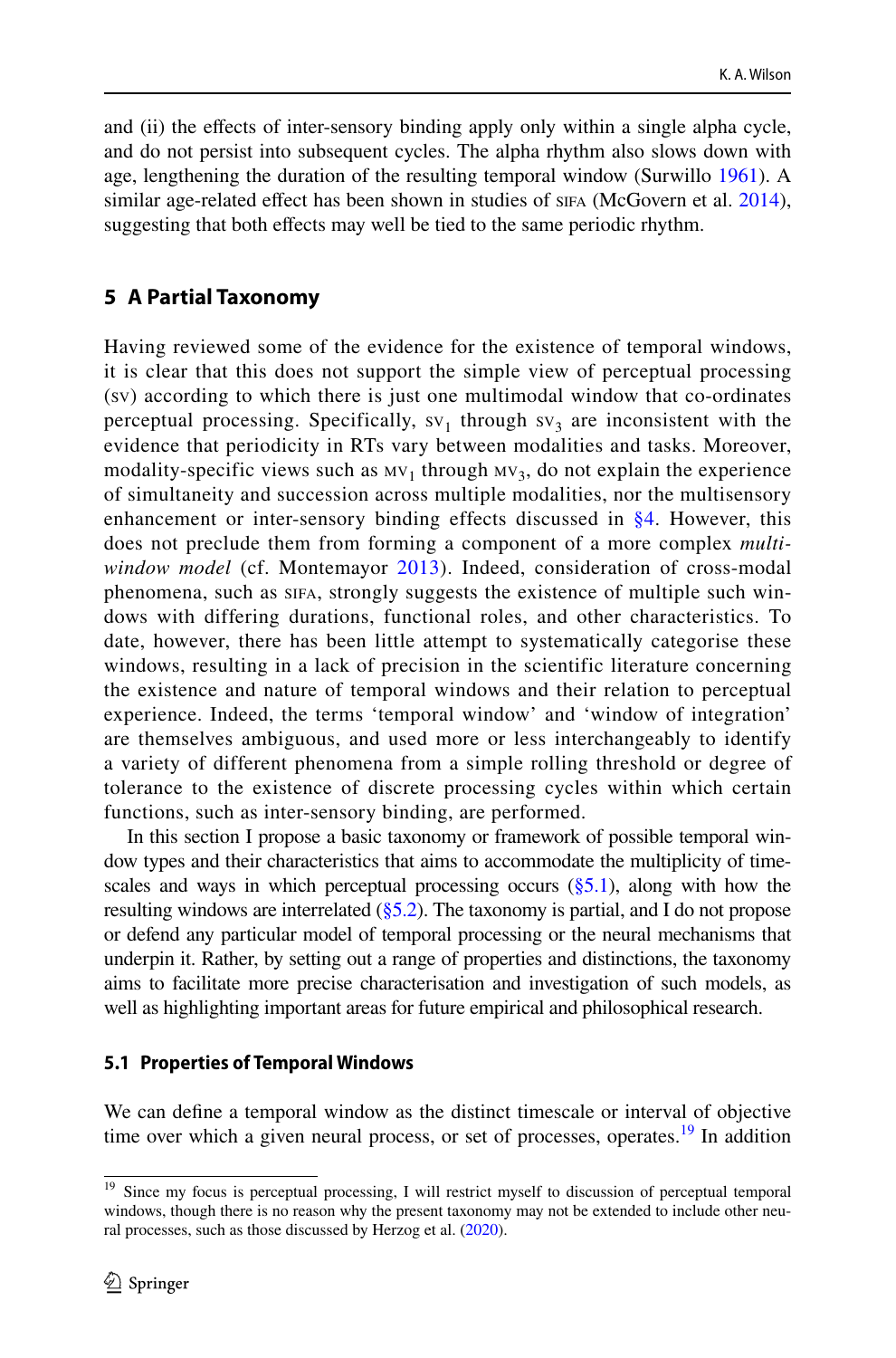to their varying roles in perceptual processing (see below), for each window type we can identify a range of additional properties, or dimensions along which it may vary. These include:

- (1) *Period:* the objective duration, or range of durations, of the relevant window type.<sup>[20](#page-12-0)</sup>
- (2) *Uniformity:* whether the window is of *fxed* or *variable length*; e.g. depending upon task or modality.
- (3) *Periodicity:* whether the window (i) consists of *discrete* cycles that occur successively in objective time, (ii) is a *rolling tolerance or threshold* (i.e. a 'sliding window'), or (iii) is *non-recurrent*.
- (4) *Resettability:* periodic windows may be *resettable* by some other factor, such as a salient stimuli or the deployment of attention, or *monotonic*, i.e. non-resettable.<sup>[21](#page-12-1)</sup>
- (5) *Modality:* whether the window is (i) *unimodal*, i.e. relates to a single sensory modality or channel, (ii) primarily associated with one sense-modality or channel, but with *cross-modal* infuences from other modalities, (iii) *multimodal*, i.e. relates to multiple sense-modalities or channel, or (iv) *amodal*, i.e. not associated with any particular sense-modality or channel.
- (6) *Temporal structure:* whether events falling within the same temporal window are experienced as (i) *synchronous*, (ii) *either synchronous or non-synchronous*, but without standing in any defned temporal order, or (iii) standing in some *defned temporal order*.
- (7) *Tense:* for temporally structured windows, events may be experienced as either (a) *tensed*, i.e. having A-theoretical properties of past, present and/or future, or (b) *tenseless*, i.e. having B-theoretical before/after properties.[22](#page-12-2)

The above list is not exhaustive, but enables various fne-grained distinctions to be drawn between possible temporal window types, avoiding the potential for conflation and terminological confusion. This in turn enables a more precise characterisation and classifcation of the temporal windows posited by various models of temporal perception. The various windows discussed in [§3–](#page-5-0)[4](#page-8-0) along with a representative sample of others from the philosophical literature, for example, may be more accurately characterised as per Table [1](#page-13-0), arranged in order of approximate duration (the numbered columns corresponds to the features listed above).

Of course, not all of these windows exist. The multimodal window of simultaneity proposed by Harrar et al. and the unimodal simultaneity windows of Montemayor [\(2013](#page-20-0)), for example, are clearly intended as alternatives. Similarly, the window of multisensory integration and window of conscious perception (Herzog et al. [2020\)](#page-20-3),

<span id="page-12-0"></span><sup>&</sup>lt;sup>20</sup> Not to be confused with duration perception, which is a further potential function of temporal windows (Merino-Rajme [2014](#page-20-8)).

<span id="page-12-1"></span><sup>&</sup>lt;sup>21</sup> Resettable windows are necessarily of variable length, though monotonic windows may have fixed or variable length depending upon a range of other factors.

<span id="page-12-2"></span><sup>&</sup>lt;sup>22</sup> Though perceptual experiences are typically characterised as an experience of how things are 'now' in the present, it is not obvious that temporal, as opposed to spatial, presence forms part of the phenomenal character of experience (see Callender [2008](#page-20-10)).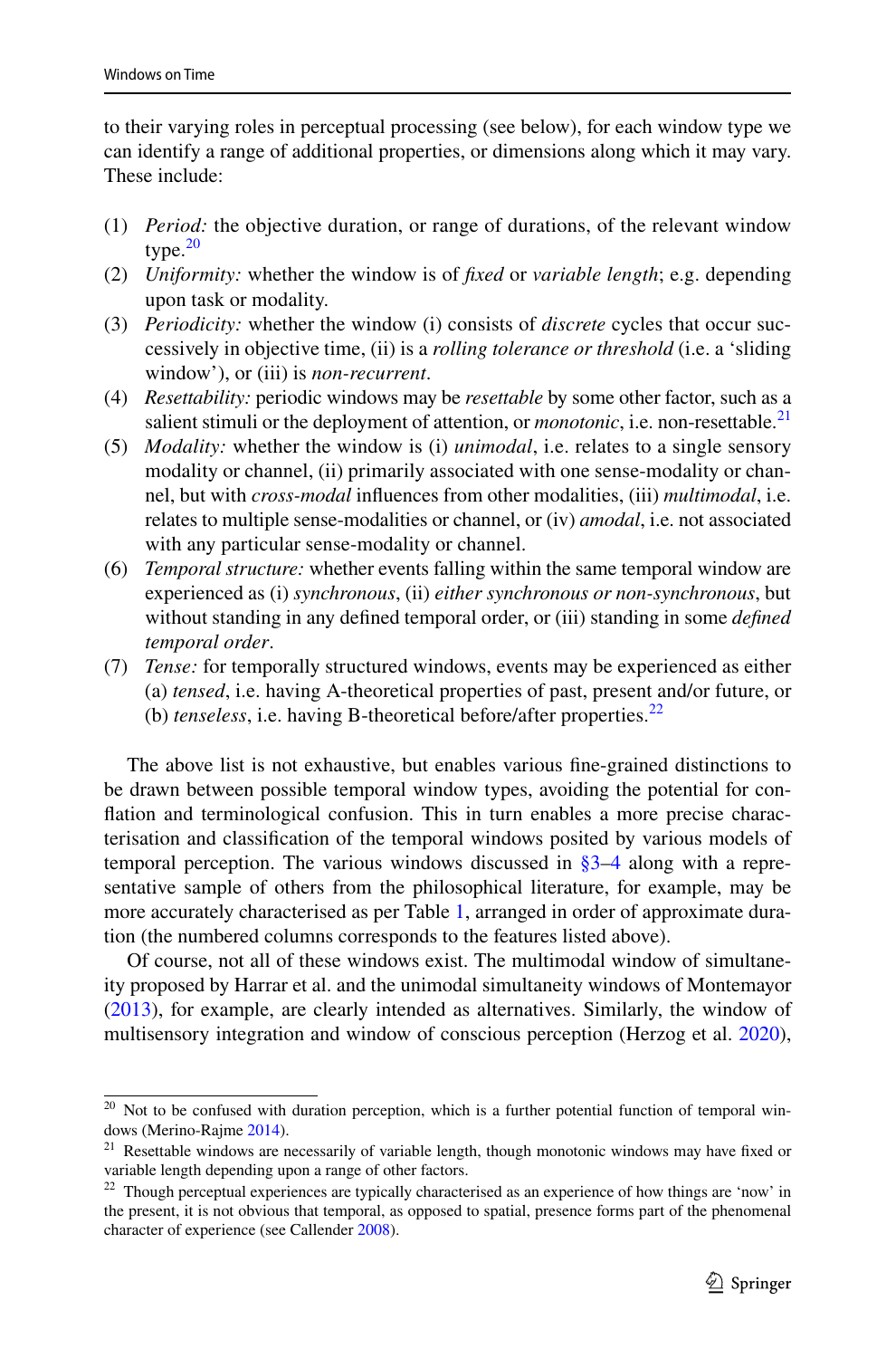<span id="page-13-0"></span>Table 1 Examples of temporal window types **Table 1** Examples of temporal window types

| Window type                        |                            | $\widehat{\mathcal{C}}$ | $\binom{3}{2}$          | $\overline{4}$ |            | $\widetilde{\circ}$ | $\tilde{C}$                   | Citation                   |
|------------------------------------|----------------------------|-------------------------|-------------------------|----------------|------------|---------------------|-------------------------------|----------------------------|
| Window of simultaneity             | $\leq 10$ ms               | Fixed                   | Rolling                 |                | Multimodal |                     |                               | Harrar et al. 2016         |
| Simultaneity window                | $2-20$ ms approx.          | Fixed                   |                         |                | Jnimodal   |                     | $\frac{\triangle}{\triangle}$ | Montemayor 2013            |
| Functional moment                  | $30 - 60$ ms               | Variable                | Discrete                | Resettable     | Multimodal | $(i)$ or $(ii)$     |                               | Pöppel 1970, Wittmann 2011 |
| Modality-specific windows          | $10-60$ ms                 | Variable                | Discrete                | Resettable     | Unimodal   |                     |                               |                            |
| Window of multisensory integration | $75 - 125$ ms <sup>a</sup> | Variable                | Discrete                | Resettable     | Multimodal |                     |                               | Cecere et al. 2015         |
| Sensorial present                  | $\leq 250$ ms              | Variable                |                         |                | Multimodal |                     | XX<br>Z                       | Montemayor 2013            |
| Window of conscious perception     | 400 ms approx.             | Variable                | Discrete                | Resettable     | Multimodal |                     |                               | Herzog et al. 2020         |
| Phenomenal present                 | $0.3 - 3s$                 | Variable                |                         |                | Multimodal |                     | Tensed                        | Montemayor 2013            |
| Quantum                            |                            | Variable                | Discrete <sup>(?)</sup> |                | Multimodal |                     |                               | Merino-Rajme 2014          |
| Subjective present                 | $2-3s$                     | Variable                | Discrete                |                | Multimodal |                     |                               | Pöppel and Bao 2014        |
| Narrative self                     | $\leq 30$ s                | Variable                | Rolling                 |                | Multimodal | (iii)               |                               | Wittmann 2011              |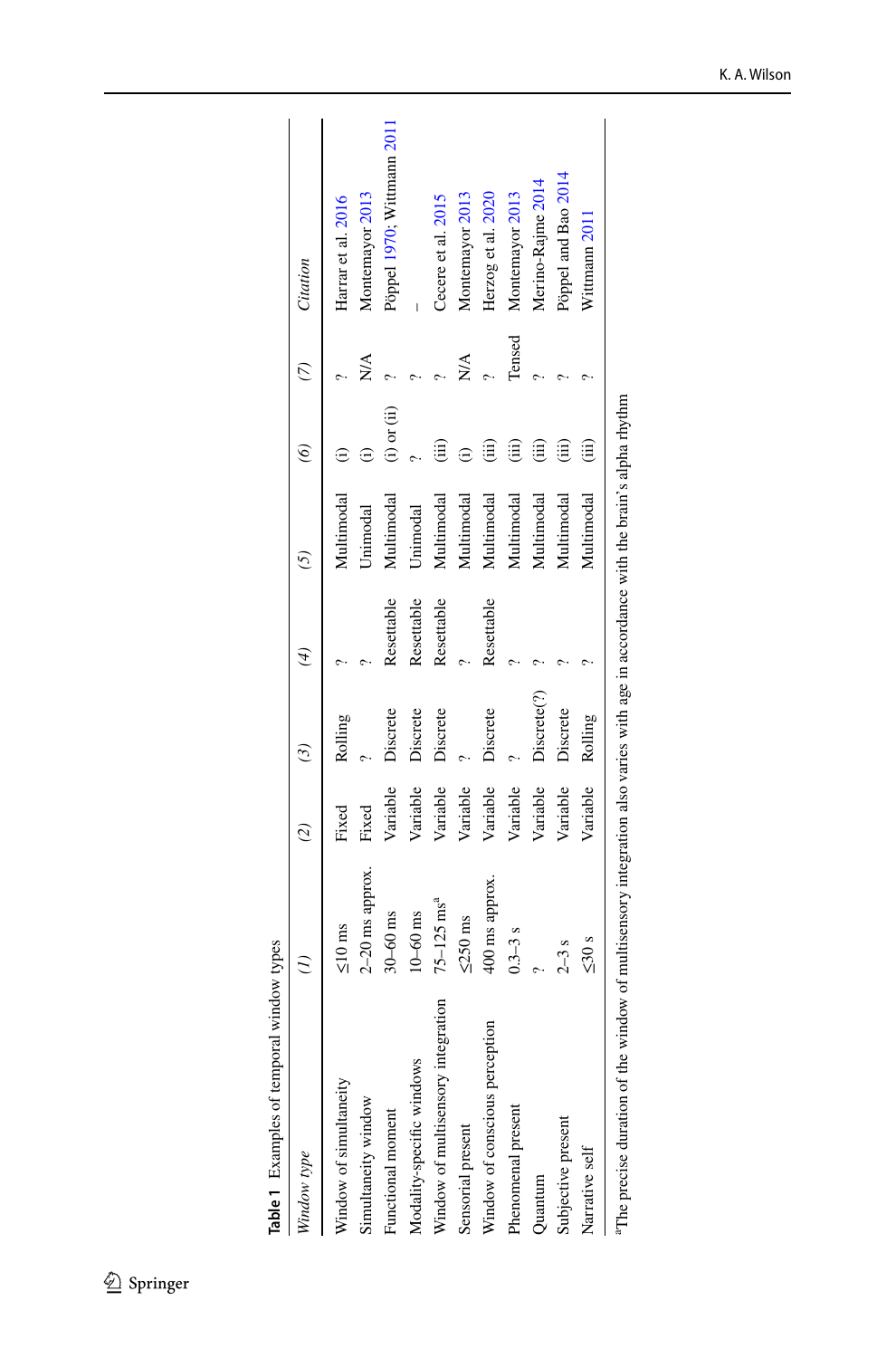both of whose contents are consciously accessible, and the 'sensorial present' (Montemayor [2013](#page-20-0)), which is unconscious, ofer competing explanations of inter-sensory binding. Pöppel and Bao ([2014\)](#page-21-6), on the other hand, propose a two- to three-second window to explain various higher-level cognitive effects such as the experience of perceptual presence and conscious thought, closely corresponding to Montemayor's 'phenomenal present', which operates on a similar timescale, and Wittmann's [\(2011](#page-21-18)) 'experienced moment'. These in turn are compatible with Merino-Rajme's ([2014\)](#page-20-8) quantum theory of duration perception, for which no specifc duration of the perceptual quanta—a form of temporal window—is given. This highlights an emerging consensus concerning the role of temporal windows in conscious experience. The details of this, however, are difficult to assess since the precise characteristics of the relevant temporal windows are either underspecifed or unknown, as highlighted by the question marks in Table [1](#page-13-0).

This highlights the need for additional empirical research to ascertain, for example, whether windows of simultaneity are discrete or rolling, and uni- or multimodal. Indeed, the distinction between discrete and rolling windows has particular signifcance for the metaphysics of experience  $(\S6)$ , but is often left implicit by those writing about temporal windows—a term that should arguably reserved for the former. This in turn highlights the need for greater clarity in both philosophical and empirical research to spell out the precise details of proposed models for the temporal structure of experience.

### <span id="page-14-0"></span>**5.2 Inter‑Window Relations**

The identifcation of multiple temporal windows does not yet settle the question of how, if at all, these windows are related. Here we can identify a further range of possible inter-window relations, including:

- (A) *Synchronisation:* whether temporal windows of diferent types or functions are either *free-foating* or *synchronised*, e.g. phase-locked, with respect to one another.
- (B) *Dependency:* whether such windows are *causally* or *constitutively dependent* upon one another.
- (C) *Encapsulation:* whether the processing in distinct windows is *informationally* and/or *computationally encapsulated* with respect to one other. That is, does processing within one window have access to, or compute over, information processed within the other window?

For example, lower-level unisensory windows may be phase-locked with higherlevel multisensory mechanisms that detect the timing of events across multiple sense-modalities such that the former always (or normally) form a subinterval of the latter. Conversely, the timing of distinct temporal windows may be largely or entirely independent such that there is no causal or constitutive relationship between them. In this case, the timing of distinct temporal windows will foat freely with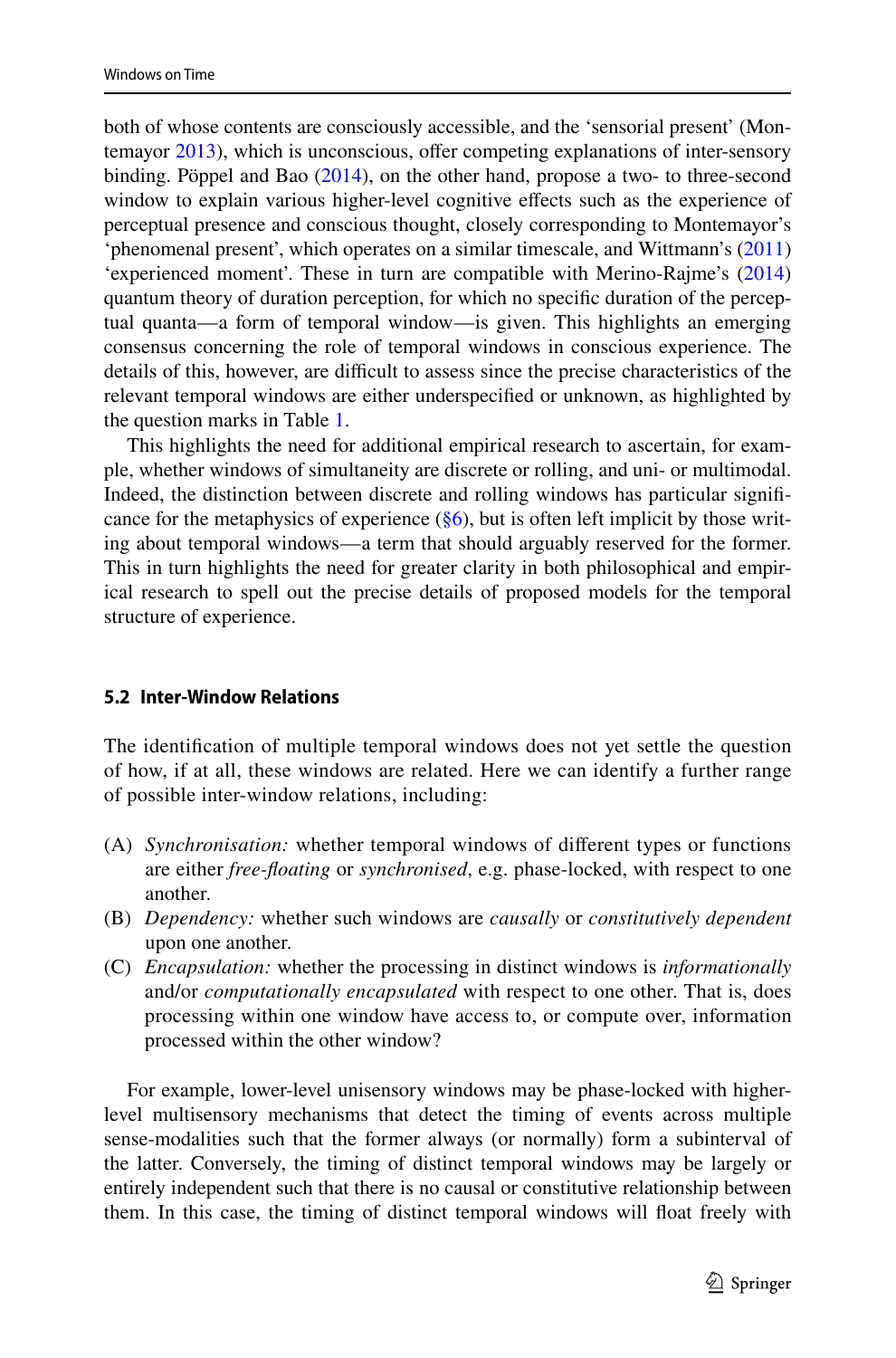respect to each another, or is only brought into alignment by certain triggers, such as the detection of some salient, high-intensity or consciously attended stimulus, as in the case of the window of multisensory integration  $(\S 4.2)$ . A considerable amount of empirical work remains to be done in order to ascertain the precise mechanisms by which temporal windows are co-ordinated or synchronised, if indeed they are.

## <span id="page-15-0"></span>**6 The Structured Present**

Ruling out simple temporal window-based views leaves open the possibility that perceptual processing is divisible into multiple such windows. This better accommodates the empirical evidence by positing a collection of distinct temporal windows that together ground, or constitute, the experience of events as occurring successively or simultaneously across multiple sensory modalities. We can think of such windows as forming a loosely hierarchical structure, with shorter duration windows, such as the window of simultaneity, being subsumed by longer duration windows; e.g. the window of multisensory integration. In this section I evaluate some implications of multi-window views for the metaphysics of experience.

The question of whether temporal windows form a strict hierarchy in which every window except one is subordinate to some other window is equivalent to the question of whether (a) shorter duration windows—the 'lower' levels in the hierarchy—are always nested within longer duration windows—the 'higher' levels in the hierarchy—or (b) the former sometimes straddle boundaries between the latter, in which case they form a looser kind of structure. In either case, however, we can usefully talk of *the structured present* (sp) in which the experience of an apparently unifed perceptual 'now' is explained in terms of the activity of multiple 'levels' or layers of temporal processing, not all of which need be consciously accessible.<sup>[23](#page-15-1)</sup> In such a model, which includes a broad range of multi-window views, each level operates on a diferent timescale and is more or less coordinated with other levels to yield the experience of simultaneity and succession over time.

According to sp, then, the experience of how things perceptually are at the time they are experienced consists or is grounded in a series of discrete or continuous processes taking place over diferent, but overlapping intervals of objective time. As such, rather than one perceptual moment 'replacing' or being succeeded by another, as per sv and mv, experience is constantly being renewed with the 'upper' layers of the temporal hierarchy providing continuing context for 'lower' layers of discrete sensory processing. Taking the relevant timescales into account, what emerges is a picture of the perceptual or psychological present that is not strictly linear, but 'smeared out' over objective time. This contrasts with William James's [\(1890](#page-20-13)) notion of the "specious present", according to which subjective or experienced duration need not correspond to the objective duration of corresponding experience, though is not strictly incompatible with it. Rather, it posits that experiences

<span id="page-15-1"></span><sup>&</sup>lt;sup>23</sup> For brevity, I will talk of levels in the processing hierarchy, even though the relevant temporal structure may be only loosely hierarchical in the sense discussed here.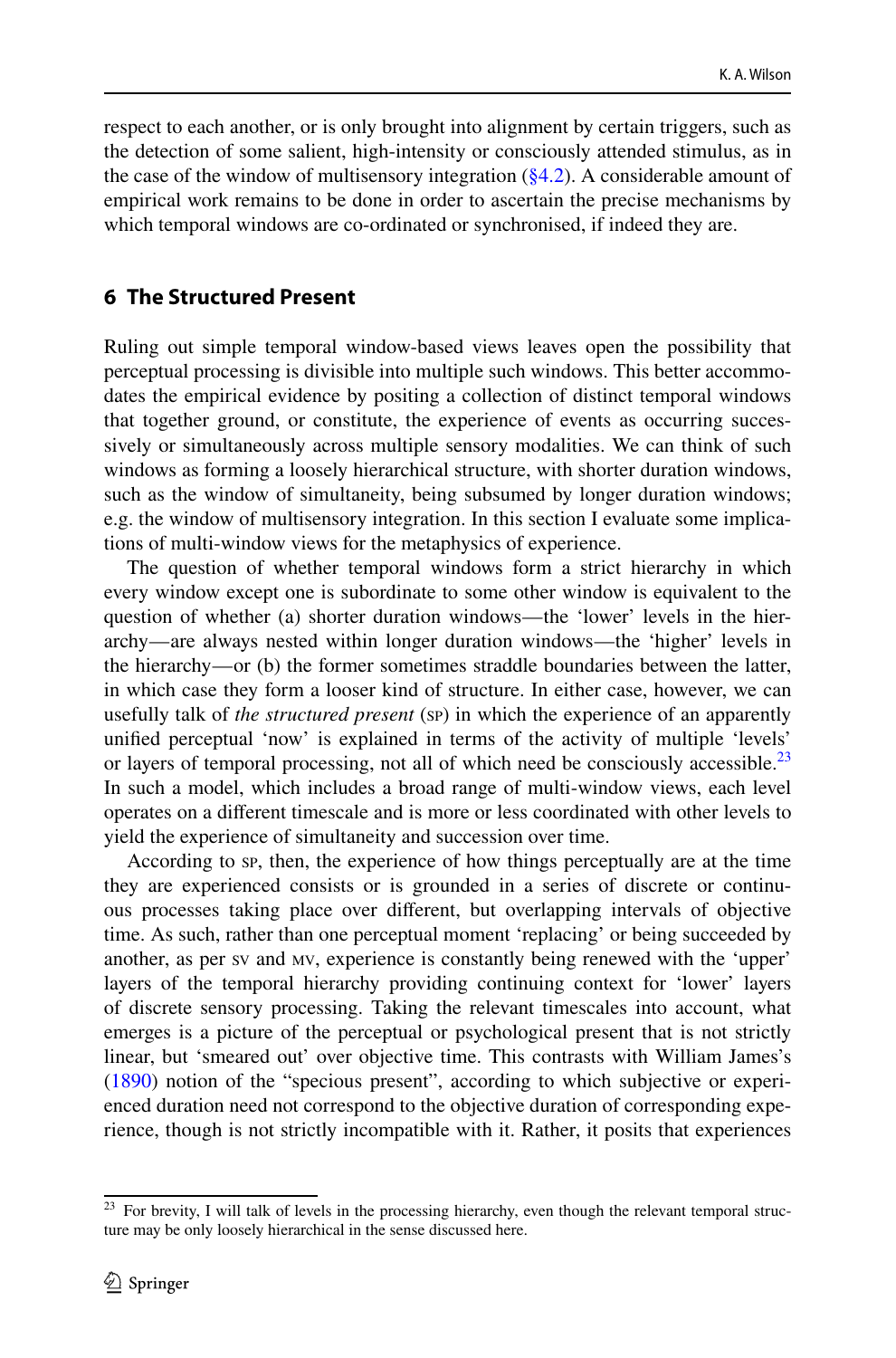possess a temporal grain or microstructure, the coarseness of which varies across the various levels of the temporal hierarchy.

There is, however, a difficulty in moving from talking about *perceptual processing* to talk of *perceptual experience*. Indeed, this is a temporal corollary of the traditional mind–body problem (Chalmers [1995\)](#page-20-24). Though fully addressing this issue lies beyond the scope of this paper, given the naturalistic—and in the author's view plausible—assumption that such processing grounds, realises or is otherwise constitutive of experience, $24$  one would expect the temporal structure of perceptual processing to place corresponding constraints upon the phenomenal character of experience. These constraints may not be directly accessible to introspection, but will have consequences for, or place limits upon, the phenomenal character of experiences that are introspectible in a way that is of general interest to philosophers of mind and perception. Given this simplifying assumption, what consequences does sp have for our understanding of perceptual and temporal experience? In the remainder of this section, I focus on two issues: the granularity of perceptual experience  $(\S6.1)$  and the duration of the experiential 'now'  $(\S6.2)$ .

### <span id="page-16-1"></span>**6.1 Temporal Grain**

The first consequence concerns the 'chunky' or granular nature of perceptual processing. While philosophers have tended to assume that perceptual experience is mathematically continuous (cf. Dainton [2014\)](#page-20-12) or *homeomerous*, i.e. consisting of similar parts (Phillips [2009:](#page-21-19) 96–109), sp suggests that this view is false. If experiences are grounded in cyclical or periodic processes that are not themselves divisible into the same kind of units, then the assumption is incorrect. This does not mean that the neural processes that ground the relevant periodic processing are not continuous—something that will depend ultimately upon fundamental physics. Nor does it mean that experiential contents or objects are experienced as non-continuous or 'gappy' (cf. Rashbrook [2011\)](#page-21-20). It does, however, place limits upon the minimum duration of such processing that can be regarded as giving rise to experience, since at least one cycle of at least some, or possibly all, of the relevant temporal windows is presumably necessary to generate a conscious percept.

If sp is correct then there is, strictly speaking, no such a thing as perceptual experience *at a time*, where this is taken to mean a metaphysical instant.<sup>[25](#page-16-2)</sup> Rather, perceivers like us are only capable of having experiences over a certain interval, this corresponding to the longest temporal window that is necessary for the generation conscious experience. We should therefore be wary of attributing representational content to experience at a given time. At best, such content will be attributable over some defned interval, but since sp posits multiple processing cycles of varying durations, this makes it difficult to identify a single unified content of experience. Rather, the resulting content, or contents, will depend upon the precise interval in

<span id="page-16-0"></span><sup>&</sup>lt;sup>24</sup> These relations corresponding to various flavours of physicalism. For brevity, I will assuming grounding, but this should be taken to extend to other, e.g. constitutive or causal, relations.

<span id="page-16-2"></span><sup>&</sup>lt;sup>25</sup> Not to be confused with a psychological or perceptual instant, which has non-zero duration in objective time (see below).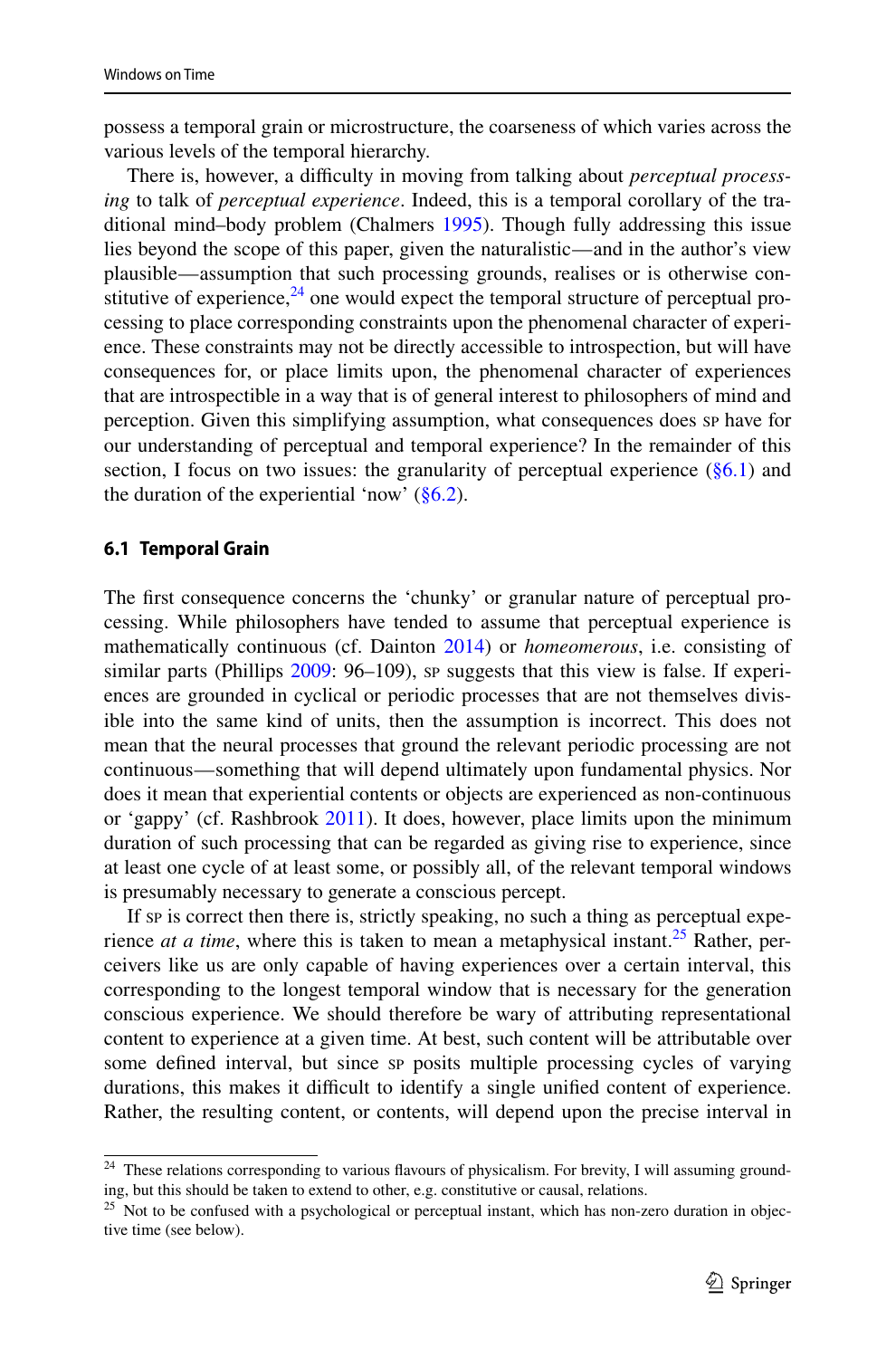question. Alternatively, intentional content may be attributable only to a given temporal window. In this case the content of experience would consist of the content at some defned level in the processing hierarchy—say, the window of multisensory integration—or else the conjunction of the contents of all currently active temporal windows. Naïve Realist or *extensionalist* views of temporal experience, on the other hand, take experienced temporal structure to mirror or "inherit" the objective temporal structure of external events (Phillips [2014](#page-21-11): 142). But this neglects to account for the existence of temporal grain, which is a feature of experience that is not inherited in this way. sp thus poses a prima facie challenge to both representational and non-representational views of temporal experience.

The granularity of perceptual processing also has consequences for the individuation of experiences. sp posits multiple overlapping windows at diferent levels in the processing hierarchy. In the absence of strict inter-level synchronisation  $(\S 5.2)$ , this means there are no natural temporal boundaries by which the perceptual processing that grounds perceptual experience can be individuated. Were such processing homeomerous and so, at least in theory, infnitely divisible, any point in time might equally be considered the 'start' or 'end' of a given experience. sp, however, identifes multiple possible 'joints' at which perceptual episodes may be carved, corresponding to the boundaries between temporal windows at various levels in the processing hierarchy. Some of those joints, however, may cut across processes at others levels in the hierarchy that do not have a joint at that time. This makes it diffcult to individuate discrete experiential episodes on the basis of underlying perceptual processes, since diferent levels in the hierarchy will overlap one another across diferent intervals of objective time. Consequently, unless there are points at which all temporal windows are brought into synchronisation, or some privileged level in the hierarchy, perceptual episodes have no natural start or end points other than the beginning or end of a conscious episode (cf. Tye [2003](#page-21-21): 97).

Despite its granular structure, then, sp alone does not mandate any particular boundaries by which experiences can be individuated without cross-cutting at least some temporal windows. As such, perceptual processing is neither wholly continuous, since it consists of multiple layers of cyclical processes, nor wholly discrete, since these processes overlap in objective time in various ways. If this is correct, then the temporal microstructure of perceptual processing is, as Phillips [\(2009](#page-21-19): 97) puts it, "lumpy", rather than entirely discrete or smooth. Indeed, it is likely a complex hybrid of both continuous and discrete processing. Absent further justifcation, then, we should be wary of abstracting perceptual episodes from the longer stretches of experience of which they form a part.<sup>[26](#page-17-1)</sup>

#### <span id="page-17-0"></span>**6.2 The Perceptual Present**

The second consequence of sp concerns the duration of the perceptual present or 'now'. Following James [\(1890](#page-20-13)), many philosophers have endorsed the idea that the experiential present consists of an extended interval of time: the so-called *specious* 

<span id="page-17-1"></span><sup>&</sup>lt;sup>26</sup> Cf. Phillips ([2014:](#page-21-11) 149), who argues that "[w]hen it comes to experience, it is significant stretches, not instants, that are explanatorily and metaphysically fundamental".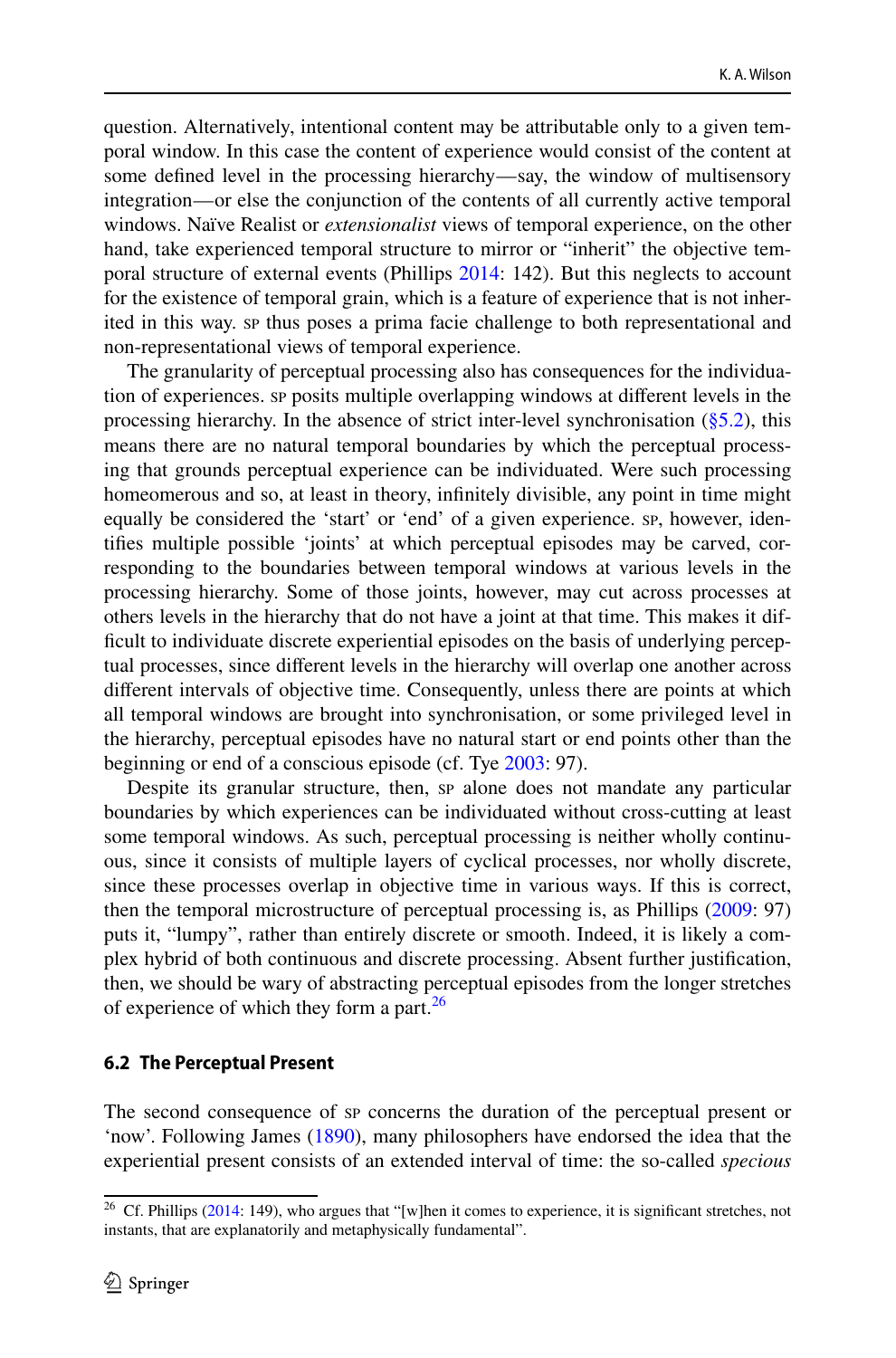*present*. On a Naïve Realist or "extensional" view of experience (Dainton [2018\)](#page-20-9), this corresponds to an interval of objective time. On intentional, or "retentional" (ibid.), views the duration of the specious present will depend upon time-indexed contents of experience, and so is 'specious' in the sense of not matching the objective duration of the interval experienced. Nevertheless, the processing that grounds our experience of the present is standardly assumed to occupy a specifc interval of clock time, variously argued to be somewhere between 30 ms and three seconds. Similarly, one might hypothesise that the minimal unit of perceptual processing, and so experience, lies somewhere in this range.

According to sp, however, the precise duration of these units will depend upon the level in the temporary hierarchy that one focuses on. Given what we know about inter-sensory binding ([§4\)](#page-8-0), one might identify the *longest* temporal window in the processing hierarchy as corresponding to the perceptual 'now'. If so, this would include the processing of events that are subjectively experienced as non-simultaneous or successive, and so more than just the perceptual present. Rather, the perceptual 'now' would correspond to the experience of a short interval of subjective time. Conversely, were one to choose the *shortest* temporal window, e.g. the window of simultaneity, the resulting interval may be of insufficient duration to correspond to any conscious experience at all, and so fails to target the intended phenomenon. The answer, it would seem, must lie somewhere in between. But, absent further empirical justifcation, the selection of any specifc level in the processing hierarchy will be to some extent arbitrary since it is, on plausible naturalist assumptions, the activity of the hierarchy *as a whole* that grounds the experience of temporal order, simultaneity and duration.

If sp is correct, then, questions about the precise duration of the perceptual present, or minimal unit of experience, are poorly founded. Just as we cannot individuate perceptual episodes by the start or end of the underlying perceptual processes, there need be no single unit which corresponds to the experience of the perceptual 'now'. Rather, perceptual processing consists of a series of temporally overlapping processes occupying varying intervals of objective time, and which are roughly contemporaneous with the events or objects that they enable the perception of. The idea of the structured present may be developed within an extensionalist or a retentionalist framework. However, in either case one should be wary of abstracting away from the temporal grain of experience, or assuming the existence of some arbitrary minimal unit or "functional moment" (Pöppel [1970\)](#page-21-1) of experiential processing from which longer experiences are necessarily composed. Instead, the temporal properties of experience may be explained by the properties of the structured present as a whole, rather than any one of its component parts.

# **7 Conclusion**

The temporal windows hypothesis aims to provide a simple, unifed explanation of the perceptual experience of simultaneity and succession across the senses. However, the 'temporal window' label belies a wealth of diferent mechanisms and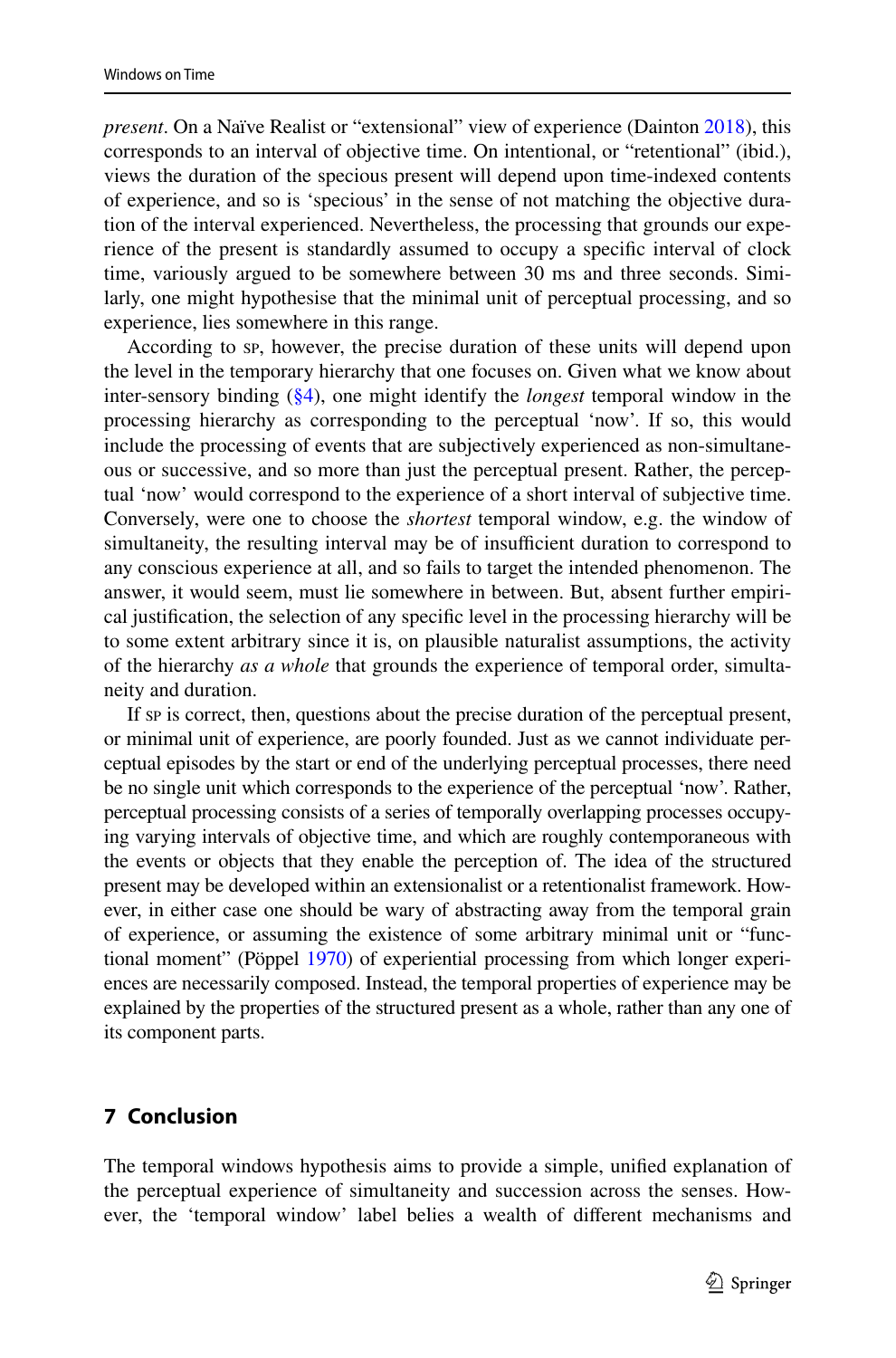phenomena ranging from a simple rolling threshold or tolerance to sophisticated forms of multimodal integration. Far from providing a straightforward solution to the temporal binding problem, the empirical evidence points to a more complex picture in which multiple 'levels' or layers of perceptual processing combine information from diferent sense-modalities and functional mechanisms to create the experience of a rich multisensory 'now'. If this kind of multi-window view is correct then, absent further functional considerations, perceptual processing is neither mathematically continuous nor wholly discrete, but consists of multiple windows or 'chunks' of varying temporal resolution.

As the above-cited and other studies demonstrate, fne-grained diferences in the temporal structure of perceptual processing are amenable to empirical investigation. It is therefore possible to design experiments to advance our understanding of the relevant temporal windows, their precise properties and roles. Cataloguing the characteristics and functions of these windows will in turn enable the formulation of new hypotheses and research questions concerning the nature of perceptual processing and experience that have yet to be explicitly addressed. Elucidating the temporal microstructure of experience remains a central task for perceptual psychology and neuroscience, with implications for the philosophy and metaphysics of perception, temporal experience and consciousness alike.

**Acknowledgements** Thanks to Solveig Aasen, Tim Crane, Andrew Lee, Fiona Macpherson, Camden McKenna, Anders Nes, Matthew Nudds, Louise Richardson, Charles Spence, Sebastian Watzl, participants at the Synchronising the Senses workshop, Glasgow, AperiCPTivo seminar, Milan, European Society for Philosophy and Psychology, Rijeka, and members of the Oslo Mind Group and Institute of Philosophy, London for helpful comments and discussion.

**Funding** This research was supported by grants from the John Templeton Foundation via the 'New Directions in the Study of the Mind' project at the University of Cambridge, and the Research Council of Norway (grant number 275465). Open access funding provided by University of Oslo. The opinions expressed in this publication are those of the author and do not necessarily refect the views of the John Templeton Foundation.

**Open Access** This article is licensed under a Creative Commons Attribution 4.0 International License, which permits use, sharing, adaptation, distribution and reproduction in any medium or format, as long as you give appropriate credit to the original author(s) and the source, provide a link to the Creative Commons licence, and indicate if changes were made. The images or other third party material in this article are included in the article's Creative Commons licence, unless indicated otherwise in a credit line to the material. If material is not included in the article's Creative Commons licence and your intended use is not permitted by statutory regulation or exceeds the permitted use, you will need to obtain permission directly from the copyright holder. To view a copy of this licence, visit [http://creativecommons.org/licen](http://creativecommons.org/licenses/by/4.0/) [ses/by/4.0/](http://creativecommons.org/licenses/by/4.0/).

# **References**

<span id="page-19-1"></span>Bastiaansen, Marcel, Hermine Berbery, Jeroen J. Stekelenburg, Jan Mathijs Schofelen, and Jean Vroomen. 2020. Are alpha oscillations instrumental in multisensory synchrony perception? *Brain Research* 1734 (146744). [https://doi.org/10.1016/j.brainres.2020.146744.](https://doi.org/10.1016/j.brainres.2020.146744)

<span id="page-19-0"></span>Buehner, Marc J. 2010. Temporal Binding. In *Attention and time*, ed. Anna C. Nobre and Jennifer T. Coull, 201–211. Oxford: Oxford University Press.

<span id="page-19-2"></span>Buzsáki, György. 2006. *Rhythms of the brain*. Oxford: Oxford University Press.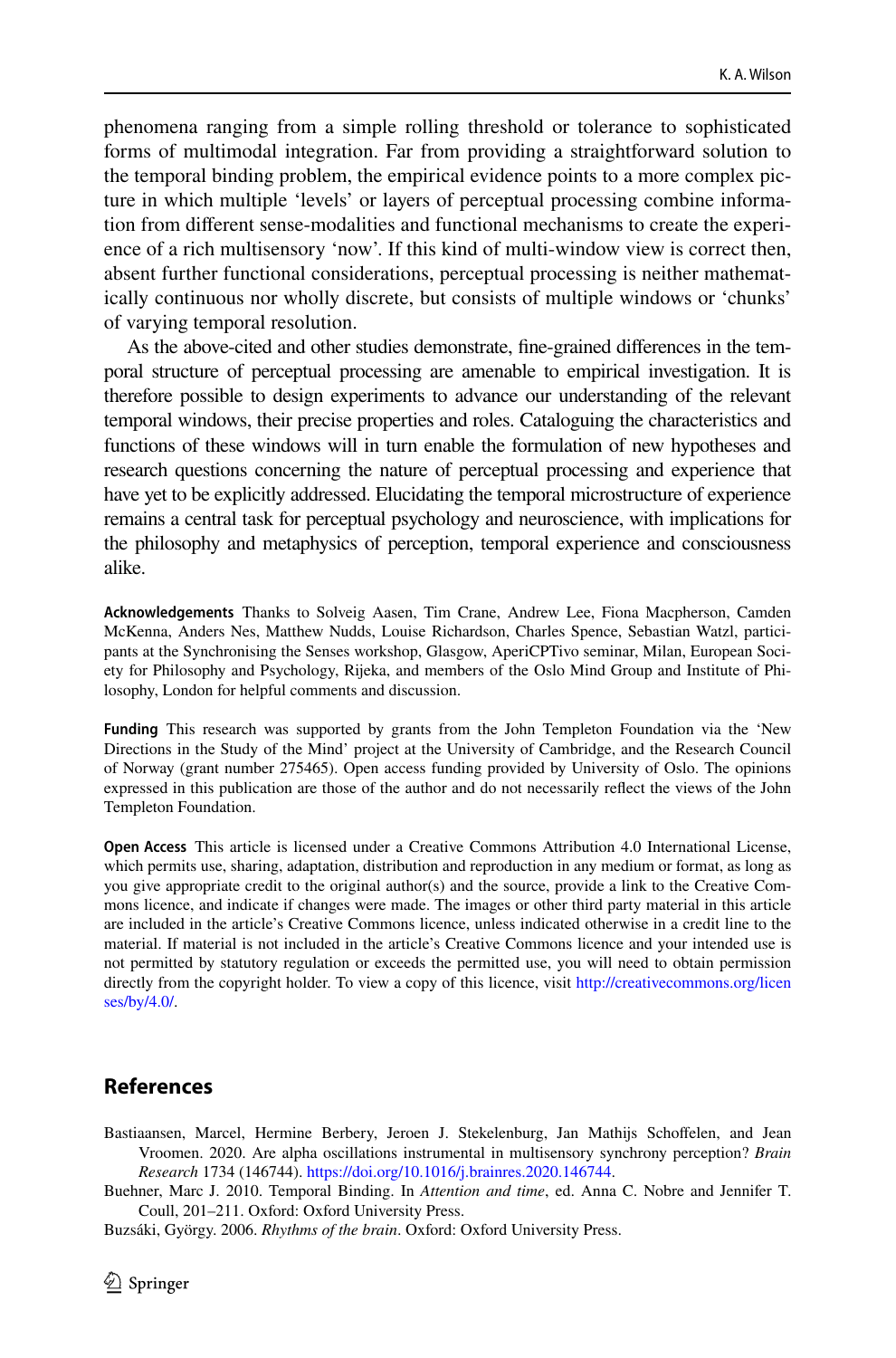<span id="page-20-10"></span>Callender, Craig. 2008. The common now. *Philosophical Issues* 18: 339–361.

- <span id="page-20-2"></span>Callender, Craig. 2017. *Do we experience the present?* In *What makes time special?*, 180–204. New York: Oxford University Press.
- <span id="page-20-7"></span>Cecere, Roberto, Geraint Rees, and Vincenzo Romei. 2015. Individual diferences in alpha frequency drive crossmodal illusory perception. *Current Biology* 25 (2): 231–235. [https://doi.org/10.1016/j.](https://doi.org/10.1016/j.cub.2014.11.034) [cub.2014.11.034.](https://doi.org/10.1016/j.cub.2014.11.034)
- <span id="page-20-24"></span>Chalmers, David J. 1995. Facing up to the problem of consciousness. *Journal of Consciousness Studies* 2: 200–219.
- <span id="page-20-5"></span>Chen, Lihan, and Jean Vroomen. 2013. Intersensory binding across space and time: A tutorial review. *Attention, Perception, & Psychophysics* 75 (5): 790–811. [https://doi.org/10.3758/](https://doi.org/10.3758/s13414-013-0475-4) [s13414-013-0475-4](https://doi.org/10.3758/s13414-013-0475-4).
- <span id="page-20-12"></span>Dainton, Barry. 2014. The phenomenal continuum. In *Subjective time: The philosophy, psychology, and neuroscience of temporality*, ed. Valtteri Arstila and Dan Lloyd, 101–137. Cambridge: MIT Press.
- <span id="page-20-9"></span>Dainton, Barry. 2018. Temporal Consciousness. In *The Stanford Encyclopedia of Philosophy*, Winter 2018 Edition, ed. Edward N. Zalta. [https://plato.stanford.edu/archives/win2018/entries/consciousn](https://plato.stanford.edu/archives/win2018/entries/consciousness-temporal/) [ess-temporal/](https://plato.stanford.edu/archives/win2018/entries/consciousness-temporal/).
- <span id="page-20-15"></span>Dehaene, Stanislas. 1993. Temporal oscillations in human perception. *Psychological Science* 4 (4): 264–270.
- <span id="page-20-20"></span>Dennett, Daniel C., and Marcel Kinsbourne. 1992. Time and the observer: The where and when of consciousness in the brain. *Behavioral and Brain Sciences* 15: 183–247.
- <span id="page-20-19"></span>Doerig, Adrien, Frank Scharnowski, Michael H. Herzog. 2019. Building perception block by block: A response to Fekete, et al. *Neuroscience of Consciousness* 5 (1): 3–4. [https://doi.org/10.1093/nc/](https://doi.org/10.1093/nc/niy012) [niy012](https://doi.org/10.1093/nc/niy012).
- <span id="page-20-4"></span>Harrar, Vanessa, Laurence Harris, and Charles Spence. 2016. Multisensory integration is independent of perceived simultaneity. *Experimental Brain Research* 235 (3): 763–775. [https://doi.org/10.1007/](https://doi.org/10.1007/s00221-016-4822-2) [s00221-016-4822-2](https://doi.org/10.1007/s00221-016-4822-2).
- <span id="page-20-3"></span>Herzog, Michael H., Leila Drissi-Daoudi, and Adrien Doerig. 2020. All in good time: Long-lasting postdictive efects reveal discrete perception. *Trends in Cognitive Sciences.* [https://doi.org/10.1016/j.tics.](https://doi.org/10.1016/j.tics.2020.07.001) [2020.07.001](https://doi.org/10.1016/j.tics.2020.07.001).
- <span id="page-20-14"></span>Hoerl, Christoph. 2013. A succession of feelings, in and of itself, is not a feeling of succession. *Mind* 122: 373–417.
- <span id="page-20-13"></span>James, William. 1890. *The principles of psychology*. New York: Dover.
- <span id="page-20-16"></span>Jaśkowski, Piotr. 2014. What determines simultaneity and order perception? In *Subjective time: The philosophy, psychology, and neuroscience of temporality*, ed. Valtteri Arstila and Dan Lloyd, 379–407. Cambridge: MIT Press.
- <span id="page-20-22"></span>Keil, Julian, and Daniel Senkowski. 2017. Individual alpha frequency relates to the sound-induced fash illusion. *Multisensory Research* 30: 565–578. [https://doi.org/10.1163/22134808-00002572.](https://doi.org/10.1163/22134808-00002572)
- <span id="page-20-21"></span>Lim, Juyun, and Maxwell B. Johnson. 2011. Potential mechanisms of retronasal odor referral to the mouth. *Chemical Senses* 36: 283–289.
- <span id="page-20-23"></span>McGovern, David P., Eugenie Roudaia, John Stapleton, T. Martin McGinnity, and Fiona N. Newell. 2014. The sound-induced fash illusion reveals dissociable age-related efects in multisensory integration. *Frontiers in Ageing Neuroscience.* [https://doi.org/10.3389/fnagi.2014.00250.](https://doi.org/10.3389/fnagi.2014.00250)
- <span id="page-20-6"></span>McGurk, Harry, and John MacDonald. 1976. Hearing lips and seeing voices. *Nature* 264: 746–748.
- <span id="page-20-8"></span>Merino-Rajme, Carla. 2014. A quantum theory of felt duration. *Analytic Philosophy* 55 (3): 239–275. [https://doi.org/10.1111/phib.12047.](https://doi.org/10.1111/phib.12047)
- <span id="page-20-17"></span>Miller, Jef. 1986. Timecourse of coactivation in bimodal divided attention. *Perception & Psychophysics* 40 (5): 331–343.
- <span id="page-20-18"></span>Miller, Jeff, and Wolfgang Schwarz. 2006. Dissociations between reaction times and temporal order judgments: A difusion model approach. *Journal of Experimental Psychology: Human Perception and Performance* 32 (2): 394–412.<https://doi.org/10.1037/0096-1523.32.2.394>.
- <span id="page-20-11"></span>Montemayor, Carlos. 2012. Continuous and discrete time: Scientifc possibilities. *Kronoscope* 12 (1): 52–72.<https://doi.org/10.1163/156852412x631646>.
- <span id="page-20-0"></span>Montemayor, Carlos. 2013. *Minding time: A philosophical and theoretical approach to the psychology of time*. Leiden: Brill.
- <span id="page-20-1"></span>Montemayor, Carlos, and Marc Wittmann. 2014. The varieties of presence: Hierarchical levels of temporal integration. *Timing & Time Perception* 2 (3): 325–338. [https://doi.org/10.1163/22134468-00002](https://doi.org/10.1163/22134468-00002030) [030](https://doi.org/10.1163/22134468-00002030).